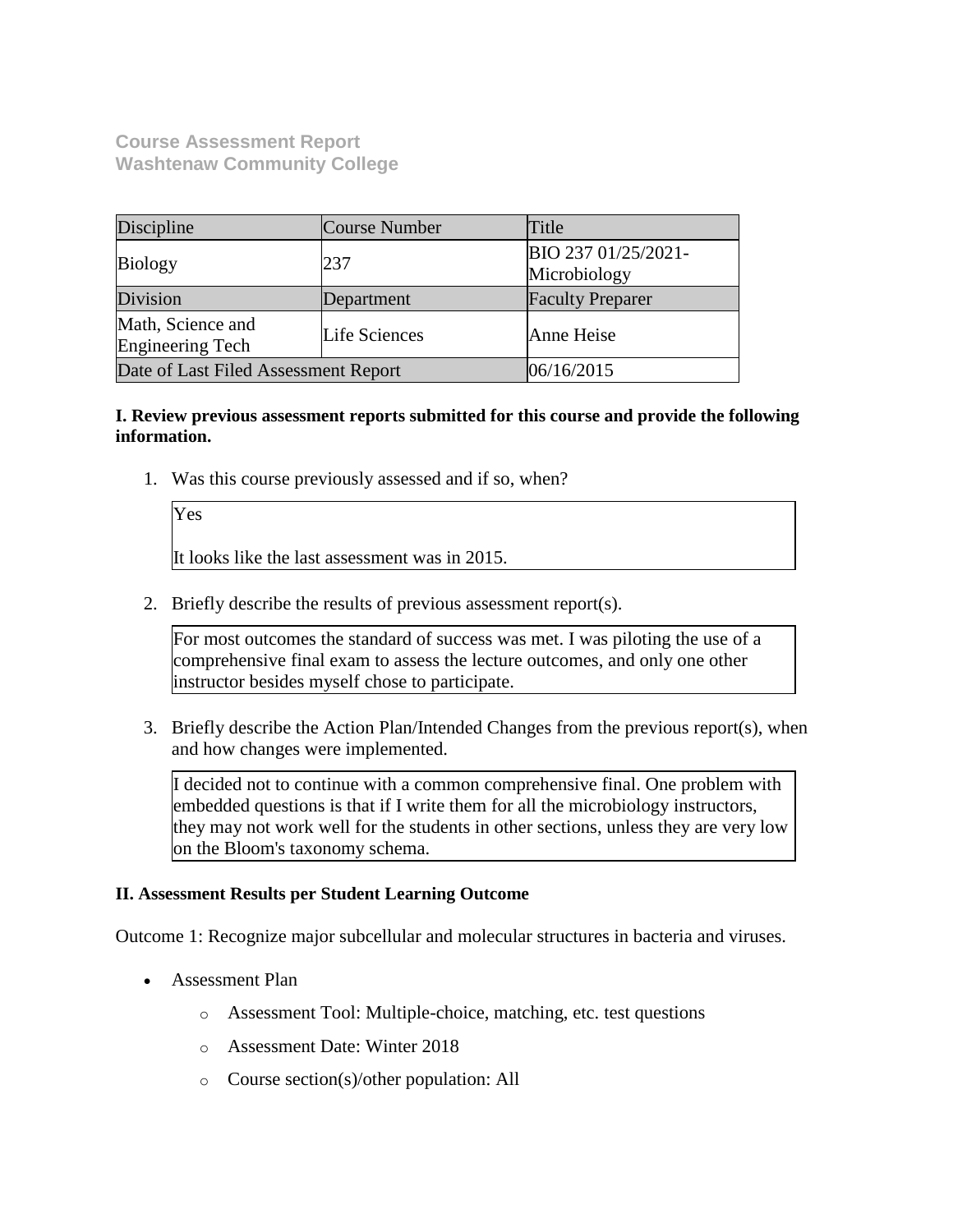- o Number students to be assessed: All
- o How the assessment will be scored: Item analysis
- $\circ$  Standard of success to be used for this assessment: 100% of the students will score 75% or higher on the outcome questions
- o Who will score and analyze the data: Department faculty
- 1. Indicate the Semester(s) and year(s) assessment data were collected for this report.

| Fall (indicate years below) below) | Winter (indicate years) | SP/SU (indicate years)<br>below) |
|------------------------------------|-------------------------|----------------------------------|
| 2020                               |                         |                                  |

2. Provide assessment sample size data in the table below.

| # of students enrolled | # of students assessed |
|------------------------|------------------------|
| 167                    | 165                    |

3. If the number of students assessed differs from the number of students enrolled, please explain why all enrolled students were not assessed, e.g. absence, withdrawal, or did not complete activity.

All students in all sections were assessed but sometimes students were absent, or did not do an assignment.

4. Describe how students from all populations (day students on campus, DL, MM, evening, extension center sites, etc.) were included in the assessment based on your selection criteria.

All students in Fall 2020 were assessed. This included daytime and evening sections. All sections were Virtual Classroom (synchronous remote lecture, synchronous remote lab) in Fall 2020.

5. Describe the process used to assess this outcome. Include a brief description of this tool and how it was scored.

Embedded multiple-choice and true/false questions on unit exams.

6. Briefly describe assessment results based on data collected for this outcome and tool during the course assessment. Discuss the extent to which students achieved this learning outcome and indicate whether the standard of success was met for this outcome and tool.

### Met Standard of Success: Yes

While, the standard of success states that 100% of the students will score 75% or higher, I used the average percent correct for each set of questions. I don't believe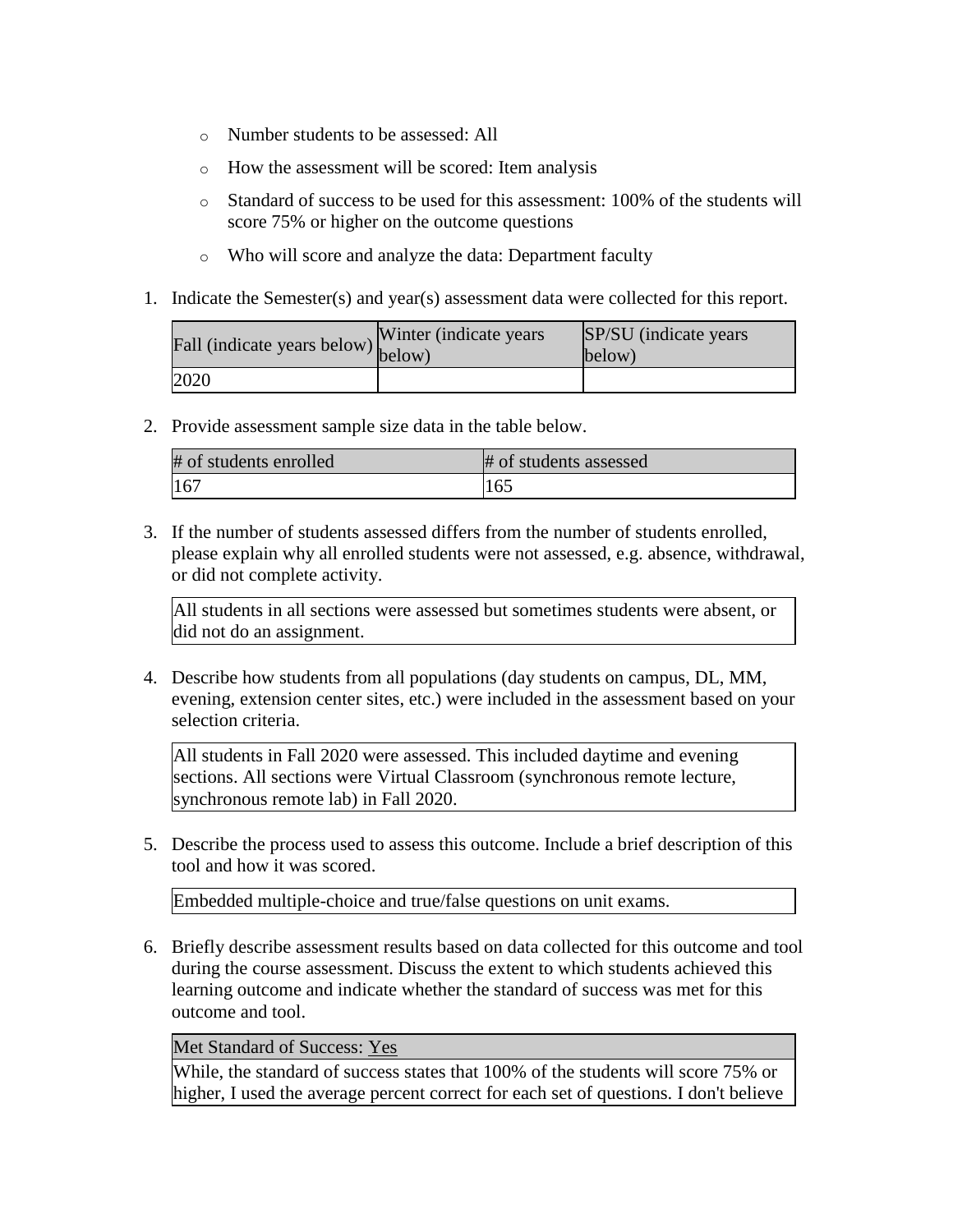strongly enough in the validity of each individual question to think that 75% of students need to answer correctly on each question.

Five questions were used to assess this outcome. For each question, over 75% of students answered the question correctly. Furthermore, for this set of questions over 75% were answered correctly.

7. Based on your interpretation of the assessment results, describe the areas of strength in student achievement of this learning outcome.

Students have a solid understanding of the major subcellular components of cells, and the molecular structures of bacteria and viruses.

8. Based on your analysis of student performance, discuss the areas in which student achievement of this learning outcome could be improved. If student met standard of success, you may wish to identify your plans for continuous improvement.

The only area of weakness concerns acid fast bacteria, where 78% of students answered a question correctly about these bacteria. Nevertheless, students are doing well overall. We will continue to keep the content fresh as new microbes enter the scene.

Outcome 2: Recognize fundamental principles of molecular genetics.

- Assessment Plan
	- o Assessment Tool: Multiple-choice, matching, etc. test questions
	- o Assessment Date: Winter 2018
	- o Course section(s)/other population: All
	- o Number students to be assessed: All
	- o How the assessment will be scored: Item analysis
	- o Standard of success to be used for this assessment: 100% of the students will score 75% or higher on the outcome questions
	- o Who will score and analyze the data: Department faculty
- 1. Indicate the Semester(s) and year(s) assessment data were collected for this report.

| riall (indicate years below) below) | Winter (indicate years) | SP/SU (indicate years)<br>below) |
|-------------------------------------|-------------------------|----------------------------------|
| 2020                                |                         |                                  |

2. Provide assessment sample size data in the table below.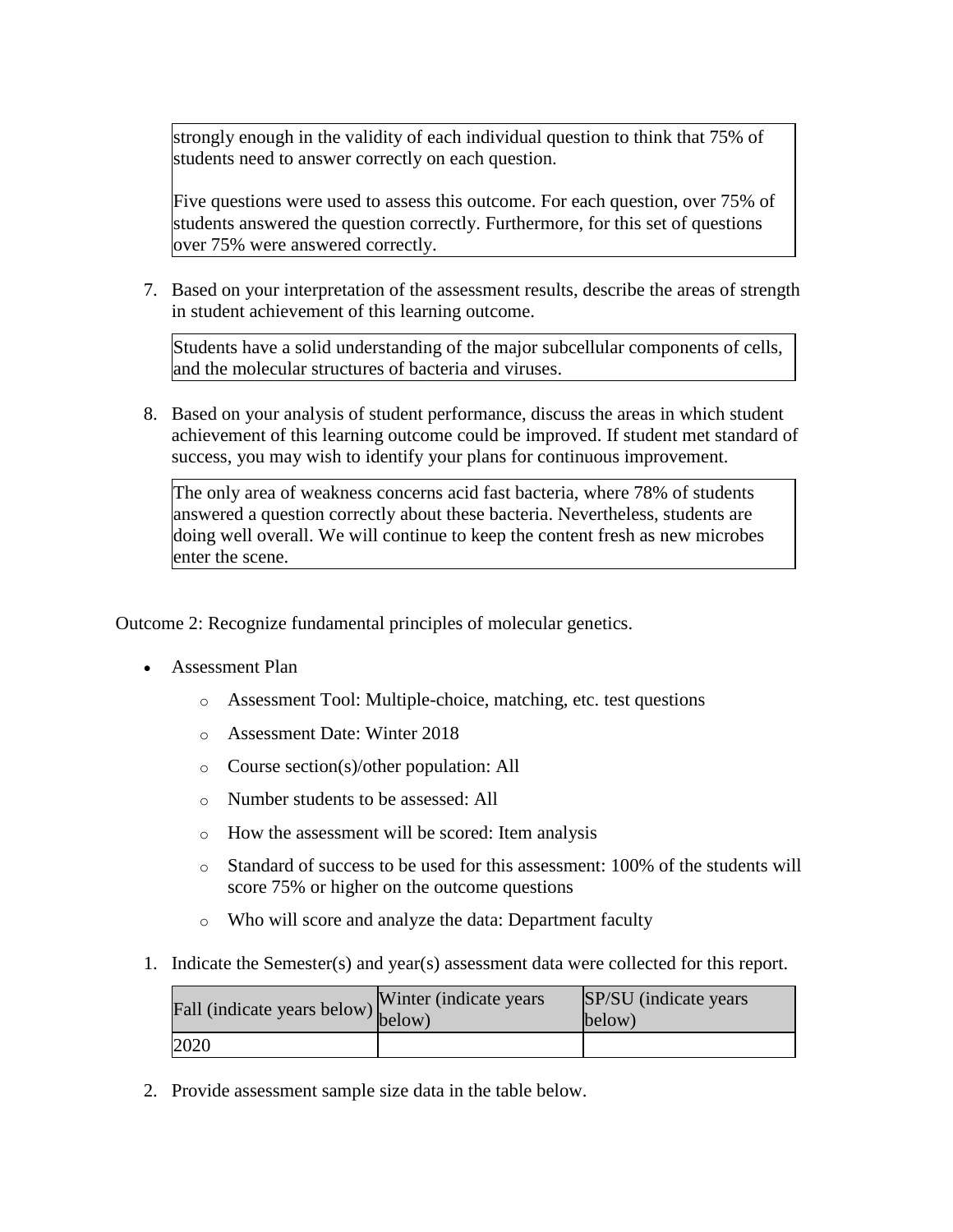| # of students enrolled | # of students assessed |
|------------------------|------------------------|
| 167                    |                        |

3. If the number of students assessed differs from the number of students enrolled, please explain why all enrolled students were not assessed, e.g. absence, withdrawal, or did not complete activity.

A student may have been absent or didn't do the assessment. Additionally, one of the instructors forgot to put the questions for this outcome on any of the exams. That accounts for up to 48 missing students.

4. Describe how students from all populations (day students on campus, DL, MM, evening, extension center sites, etc.) were included in the assessment based on your selection criteria.

All students in all sections were assessed. This includes daytime and evening. In Fall 2020, all sections were VC: synchronous remote lecture and synchronous remote lab.

5. Describe the process used to assess this outcome. Include a brief description of this tool and how it was scored.

Embedded questions on unit exams were scored with an answer key.

6. Briefly describe assessment results based on data collected for this outcome and tool during the course assessment. Discuss the extent to which students achieved this learning outcome and indicate whether the standard of success was met for this outcome and tool.

Met Standard of Success: Yes

While, the standard of success states that 100% of the students will score 75% or higher, I used the average percent correct for this set of questions. I don't believe strongly enough in the validity of each individual question to think that 75% of students need to answer correctly on each question.

Five questions were used to assess the outcome. By chance the exact same number of students responded to each question, making it easy to simply average the percent correct over all five questions. The range across the five questions was from 72% correct to 96% correct. The average is 82%.

7. Based on your interpretation of the assessment results, describe the areas of strength in student achievement of this learning outcome.

I was surprised by how well students did on this outcome. This material is difficult especially because some of the information is brand new, and other information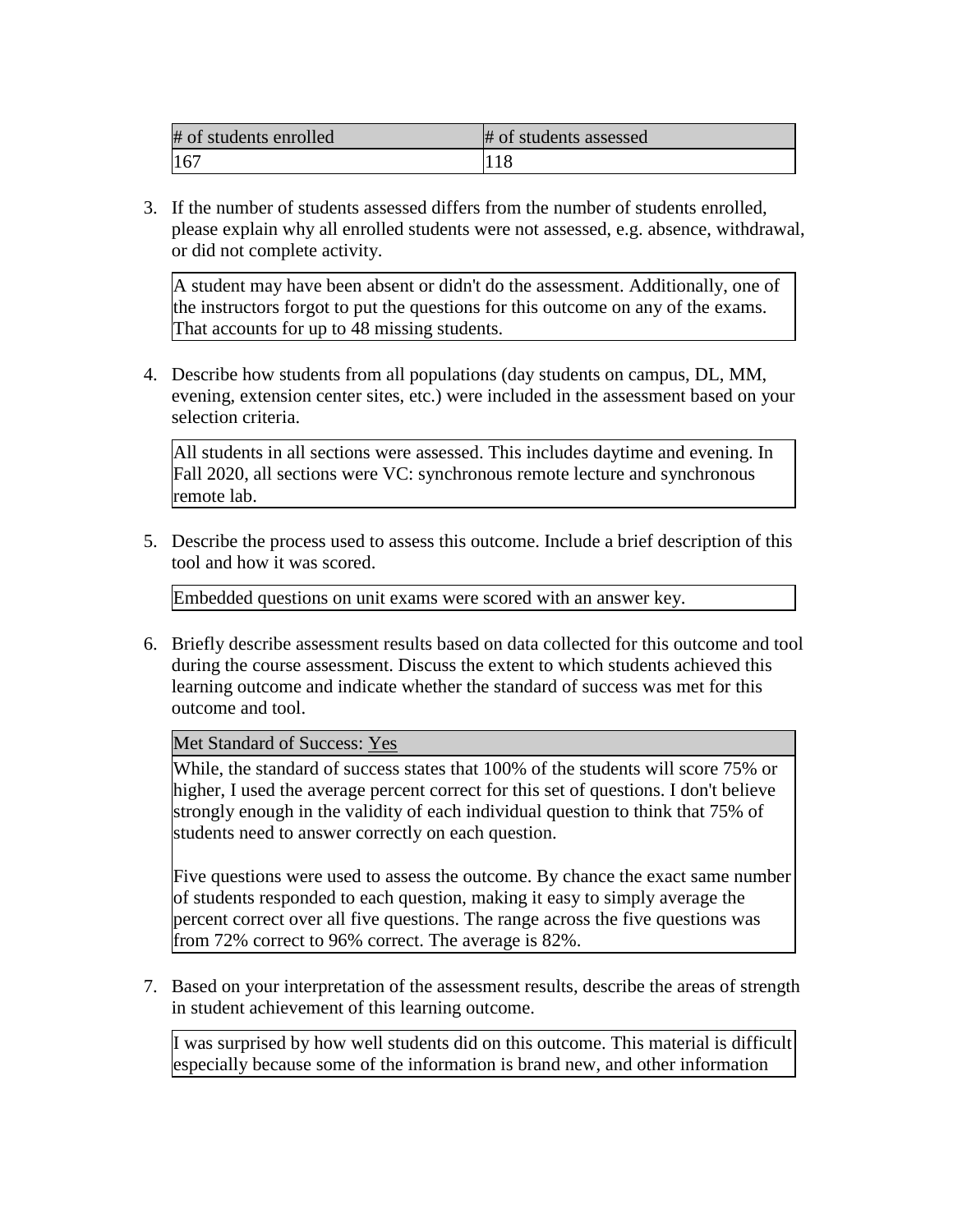overlaps with terms used in common conversation which may have different meanings in biology, for example, the genetic code.

8. Based on your analysis of student performance, discuss the areas in which student achievement of this learning outcome could be improved. If student met standard of success, you may wish to identify your plans for continuous improvement.

Ideally more time could be spent in the class on transcription and translation now that mRNA vaccines are a reality.

Outcome 3: Recognize epidemiological terminology used to describe pathogen transmission and the occurrence of disease in a population.

- Assessment Plan
	- o Assessment Tool: Multiple-choice, matching, etc. test questions
	- o Assessment Date: Winter 2018
	- o Course section(s)/other population: All
	- o Number students to be assessed: All
	- o How the assessment will be scored: Answer key. Item analysis will take place.
	- o Standard of success to be used for this assessment: 100% of the students will score 75% or higher on the outcome questions
	- o Who will score and analyze the data: Department faculty
- 1. Indicate the Semester(s) and year(s) assessment data were collected for this report.

| riall (indicate years below) below) | Winter (indicate years) | SP/SU (indicate years)<br>below) |
|-------------------------------------|-------------------------|----------------------------------|
| 2020                                |                         |                                  |

2. Provide assessment sample size data in the table below.

| # of students enrolled | # of students assessed |
|------------------------|------------------------|
| 167                    | 165                    |

3. If the number of students assessed differs from the number of students enrolled, please explain why all enrolled students were not assessed, e.g. absence, withdrawal, or did not complete activity.

A student may have been absent or chose not to answer some of the questions used for this outcome.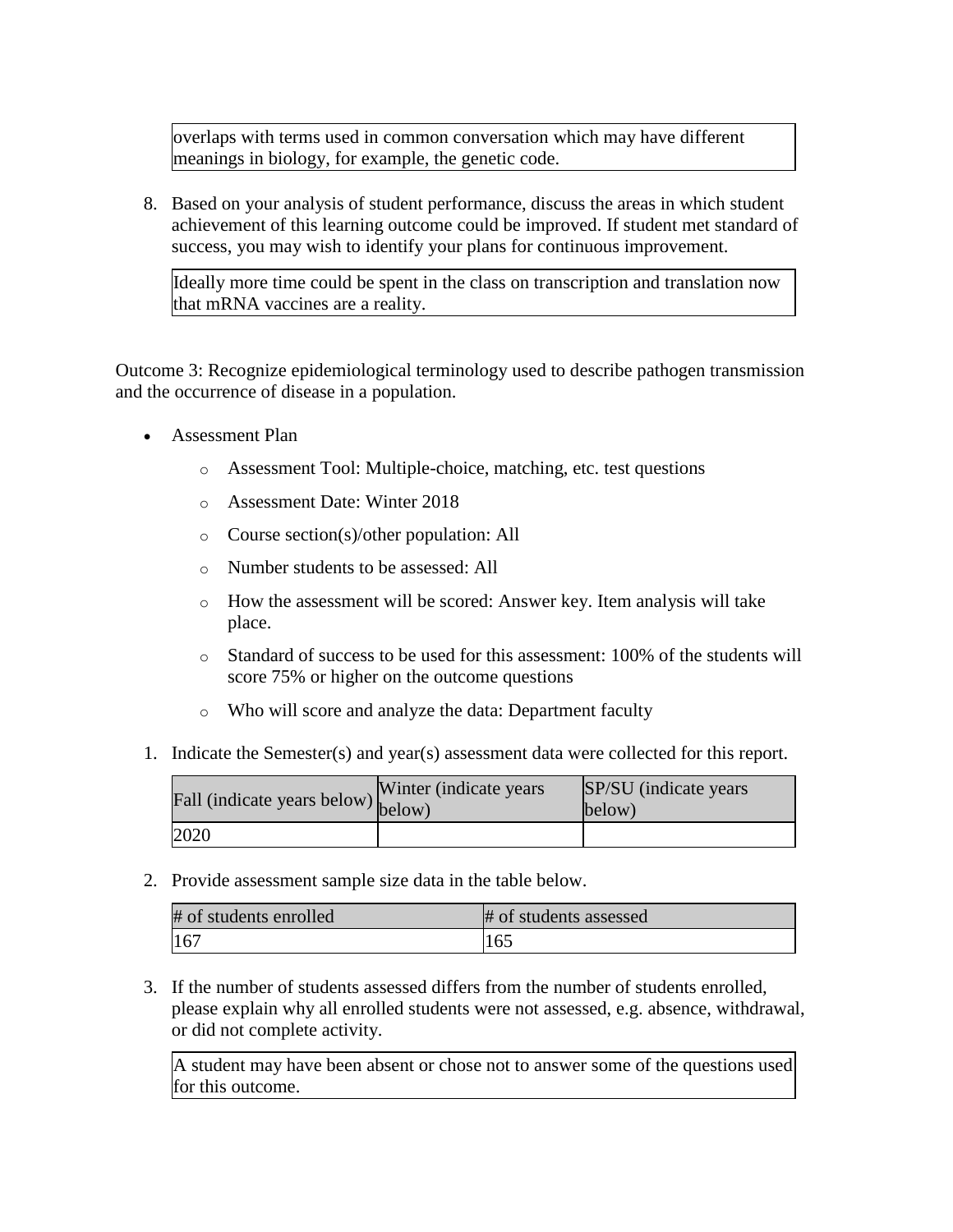4. Describe how students from all populations (day students on campus, DL, MM, evening, extension center sites, etc.) were included in the assessment based on your selection criteria.

All students were assessed including day and evening. In Fall 2020, all sections were 100% remote.

5. Describe the process used to assess this outcome. Include a brief description of this tool and how it was scored.

Five true/false and multiple-choice questions were embedded in unit exams. Answers were scored automatically by Blackboard.

6. Briefly describe assessment results based on data collected for this outcome and tool during the course assessment. Discuss the extent to which students achieved this learning outcome and indicate whether the standard of success was met for this outcome and tool.

Met Standard of Success: Yes

While the standard of success states that 100% of the students will score 75% or higher, I used the average percent correct for this set of question. I don't believe strongly enough in the validity of each individual question to think that 75% of students need to answer correctly on each question.

The overall percentage of questions answered correctly for this outcome was 86%. Individually, the standard of success was met on 4 of the 5 questions. On the fifth question, only 69% of students answered it correctly.

7. Based on your interpretation of the assessment results, describe the areas of strength in student achievement of this learning outcome.

Students did well overall on this outcome, and generally poorly on one of the embedded questions used for this outcome. That question is a True/False which has a NOT in it rendering the entire question FALSE -- it is unnecessarily logically complex and should be re-written.

8. Based on your analysis of student performance, discuss the areas in which student achievement of this learning outcome could be improved. If student met standard of success, you may wish to identify your plans for continuous improvement.

Performance was good overall. We will continue teaching this material and providing up-to-date examples for students.

Outcome 4: Identify major mechanisms of pathogenesis within the human body and the body's major defenses against infectious disease.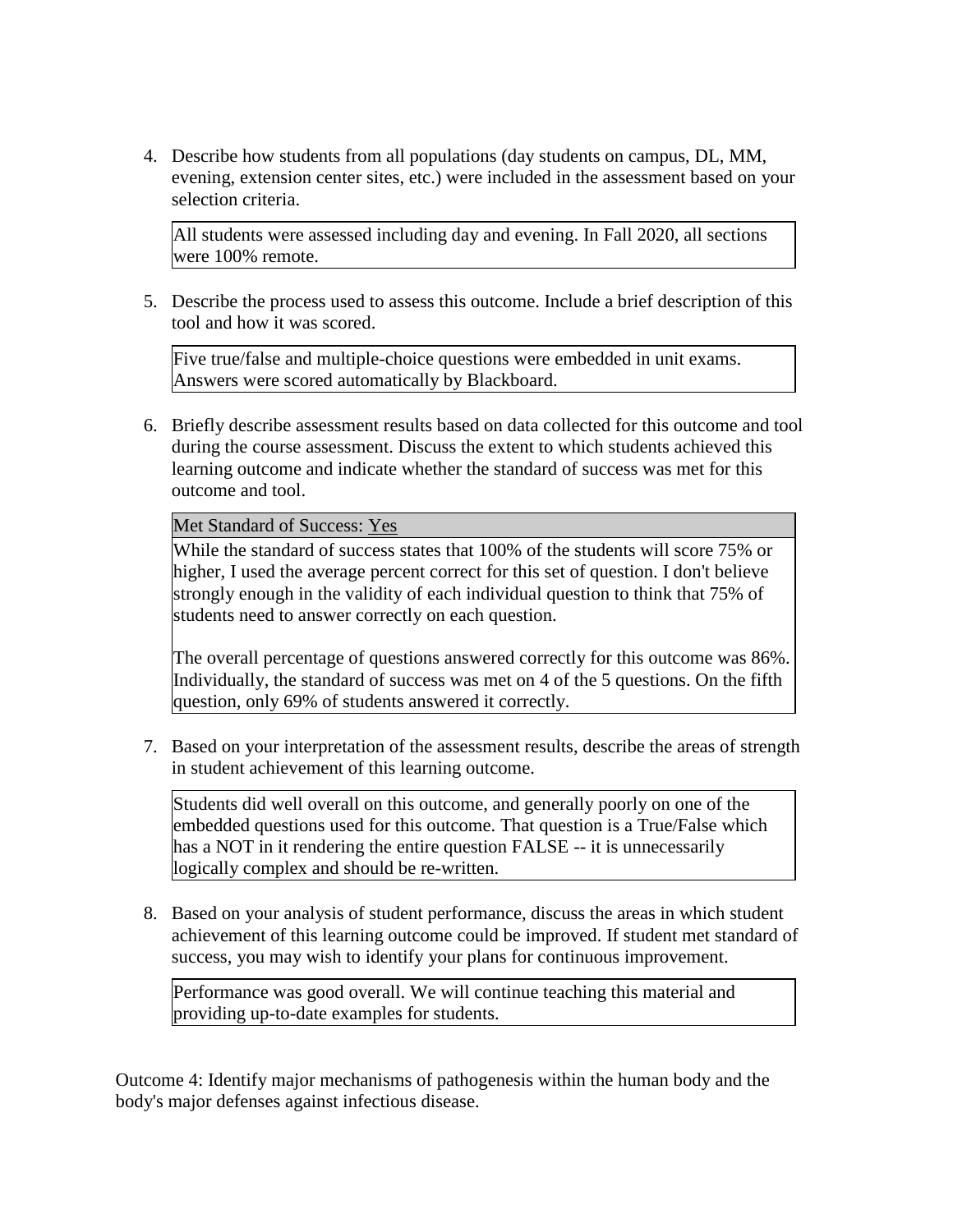- Assessment Plan
	- o Assessment Tool: Multiple-choice, matching, etc. test questions
	- o Assessment Date: Winter 2018
	- o Course section(s)/other population: All
	- o Number students to be assessed: All
	- o How the assessment will be scored: Item analysis
	- o Standard of success to be used for this assessment: 100% of the students will score 75% or higher on the outcome questions
	- o Who will score and analyze the data: Department faculty
- 1. Indicate the Semester(s) and year(s) assessment data were collected for this report.

| Fall (indicate years below) below) | Winter (indicate years) | SP/SU (indicate years)<br>below) |
|------------------------------------|-------------------------|----------------------------------|
| 2020                               |                         |                                  |

2. Provide assessment sample size data in the table below.

| # of students enrolled | # of students assessed |
|------------------------|------------------------|
| 167                    | 165                    |

3. If the number of students assessed differs from the number of students enrolled, please explain why all enrolled students were not assessed, e.g. absence, withdrawal, or did not complete activity.

A student may have chosen not to answer one or more of the questions used to assess this outcome.

4. Describe how students from all populations (day students on campus, DL, MM, evening, extension center sites, etc.) were included in the assessment based on your selection criteria.

All students were included. There are some daytime sections and some evening sections. In Fall 2020, all sections were 100% remote.

5. Describe the process used to assess this outcome. Include a brief description of this tool and how it was scored.

Ten multiple-choice and true/false questions were embedded in unit exams. Answers were scored automatically by Blackboard.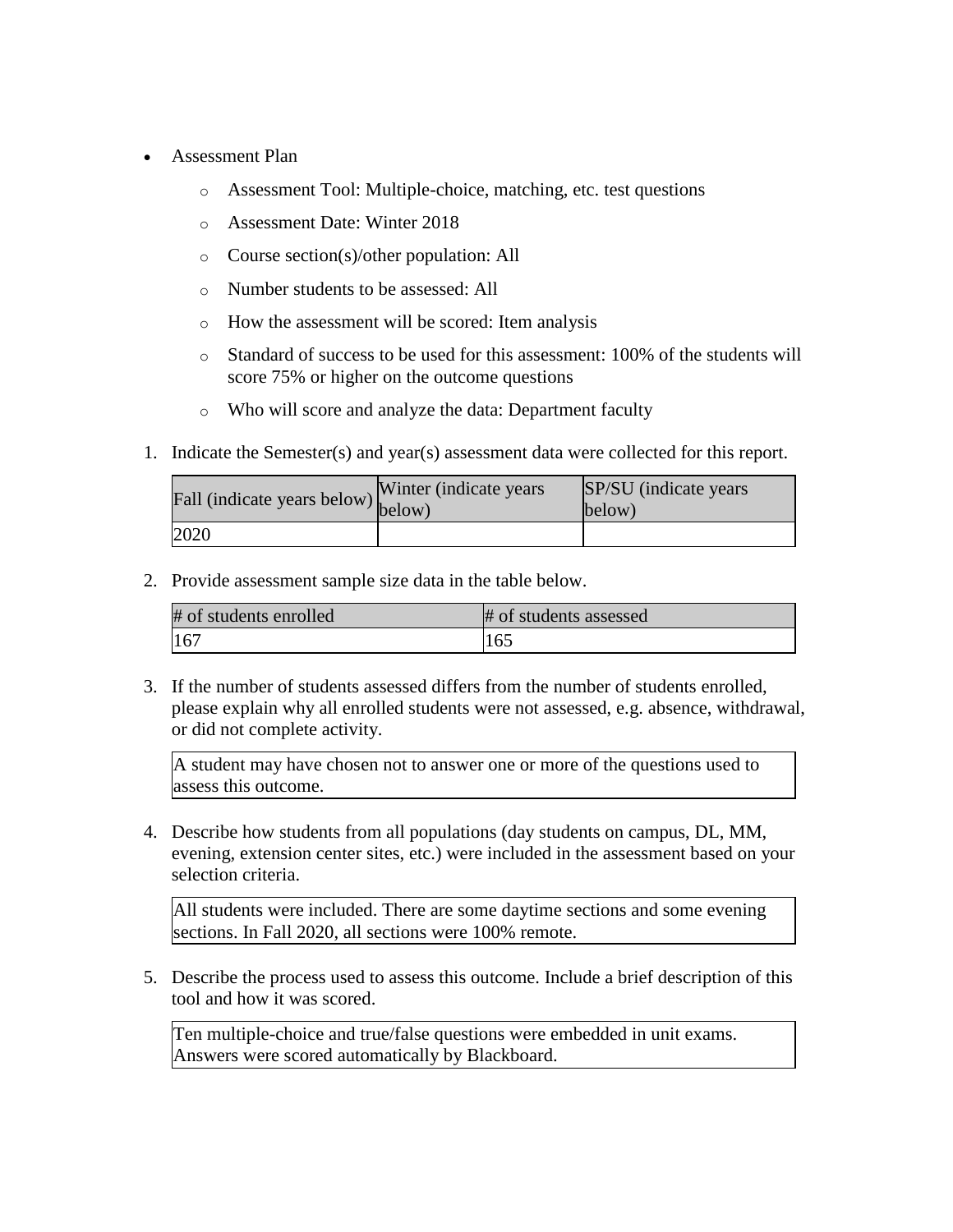6. Briefly describe assessment results based on data collected for this outcome and tool during the course assessment. Discuss the extent to which students achieved this learning outcome and indicate whether the standard of success was met for this outcome and tool.

## Met Standard of Success: Yes

While the standard of success states that 100% of the students will score 75% or higher, I used the average percent correct for each set of question. I don't believe strongly enough in the validity of each individual question to think that 75% of students need to answer correctly on each question.

Over the ten questions used to assess this outcome, 80% of the answers were correct. However, for four of the ten questions the standard of success was not met, with the percent correct ranging from 64% to 70%.

7. Based on your interpretation of the assessment results, describe the areas of strength in student achievement of this learning outcome.

This outcome includes the adaptive immune system, a complex system within the body that is very hard to teach and learn. Some of it is brand-new and other concepts are used commonly in conversation but not necessarily in an accurate way, so there are mis-conceptions to overcome as well. Another reason some students may not have done well on particular embedded questions is that an individual instructor may not have stressed the exact information a question asked about. I think this is the case for the question about meningitis.

8. Based on your analysis of student performance, discuss the areas in which student achievement of this learning outcome could be improved. If student met standard of success, you may wish to identify your plans for continuous improvement.

Allocating sufficient time for this subject can help. There is so much new material that you can't rush through it and hope students will figure it out on their own. Finding that time is hard; I will probably reduce time spent on discussion of individual diseases, even though students generally appreciate that material a lot.

Outcome 5: Demonstrate proficient use of the microscope and preparation of high-quality slides of bacteria.

- Assessment Plan
	- o Assessment Tool: Skills checklist
	- o Assessment Date: Winter 2018
	- o Course section(s)/other population: All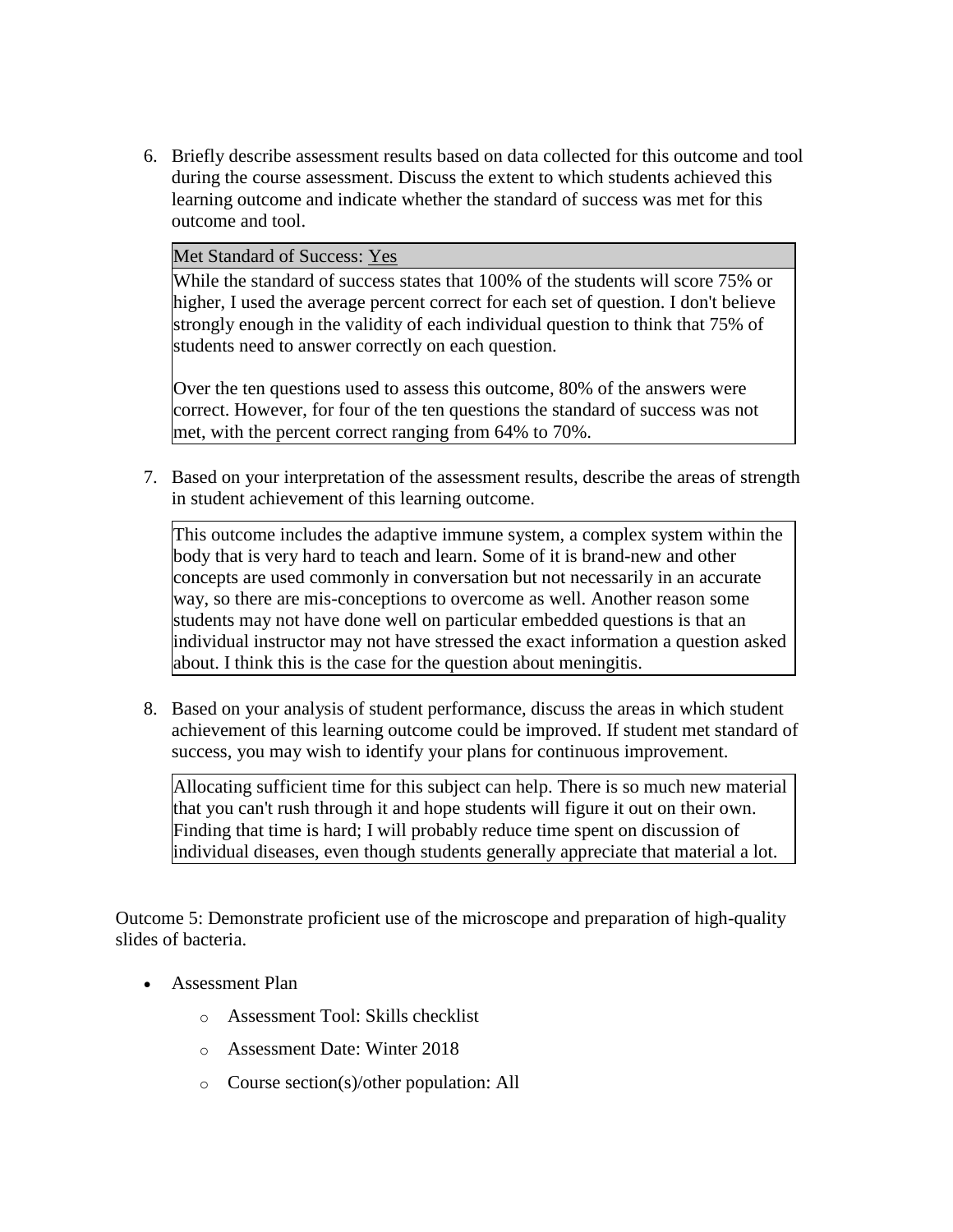- o Number students to be assessed: All
- o How the assessment will be scored: Departmentally-developed rubric
- o Standard of success to be used for this assessment: 75% of students will score 4 or higher on a 5-point scale
- o Who will score and analyze the data: Department faculty
- 1. Indicate the Semester(s) and year(s) assessment data were collected for this report.

| Fall (indicate years below) below) | Winter (indicate years) | SP/SU (indicate years)<br>below) |
|------------------------------------|-------------------------|----------------------------------|
| 2020                               |                         |                                  |

2. Provide assessment sample size data in the table below.

| # of students enrolled | # of students assessed |
|------------------------|------------------------|
| 167                    | 158                    |

3. If the number of students assessed differs from the number of students enrolled, please explain why all enrolled students were not assessed, e.g. absence, withdrawal, or did not complete activity.

Quite a few students in one instructor's lab did not do this assignment.

4. Describe how students from all populations (day students on campus, DL, MM, evening, extension center sites, etc.) were included in the assessment based on your selection criteria.

All students were included in this assessment. Sections were daytime and evening; all sections were 100% remote.

5. Describe the process used to assess this outcome. Include a brief description of this tool and how it was scored.

This outcome has been assessed in the past using a skills checklist and rubric in the lab. That was not possible this semester because of the pandemic. Instead, the outcome was assessed by tallying the number of students who got an 8 or better on a 10-point lab worksheet that had students use a virtual microscope and also look at images of prepared slides as they would appear in a microscope. The worksheet was scored holistically by each instructor on a 10-point scale; students would lose points based on the number/severity of incorrect answers or if they didn't answer a question.

6. Briefly describe assessment results based on data collected for this outcome and tool during the course assessment. Discuss the extent to which students achieved this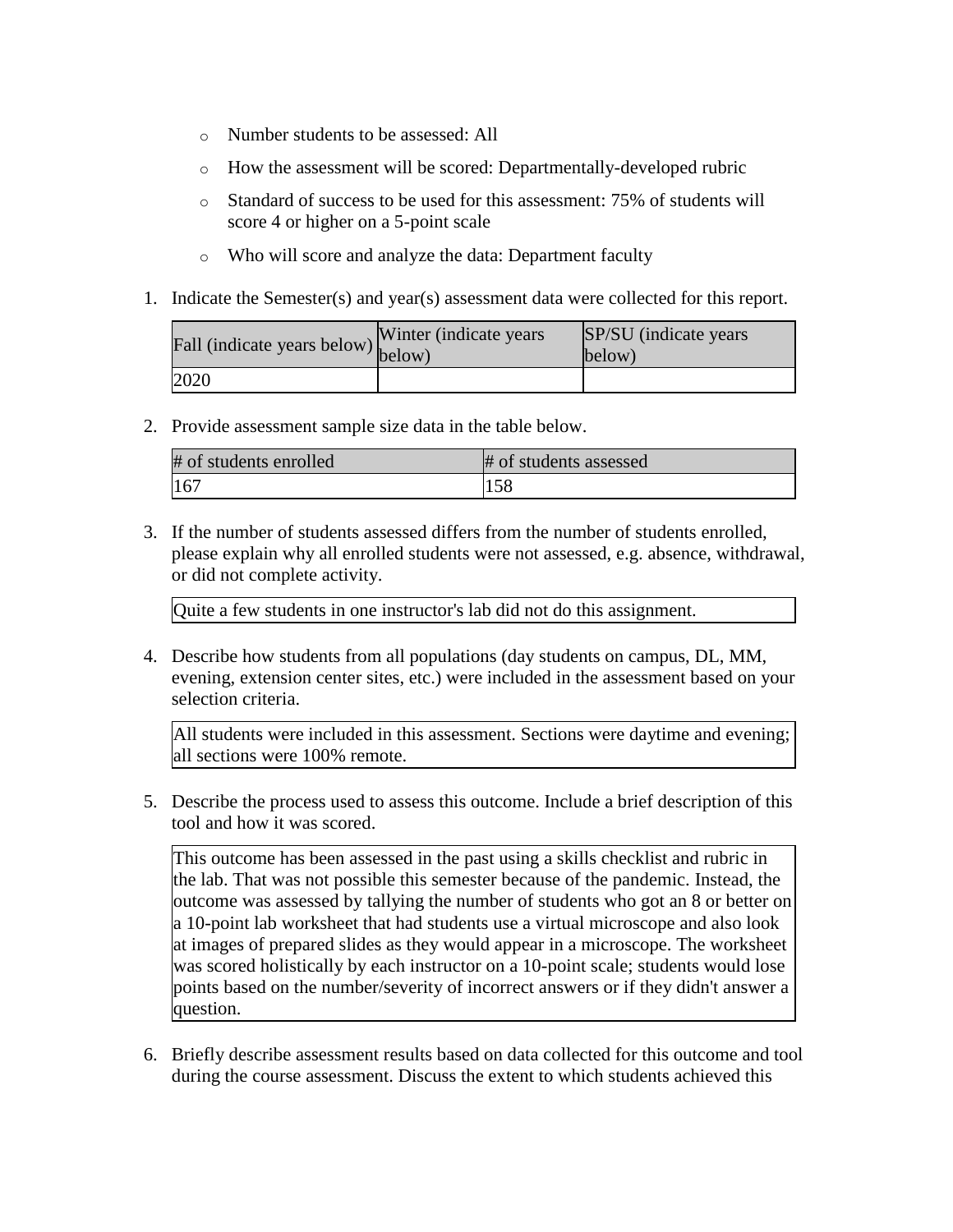learning outcome and indicate whether the standard of success was met for this outcome and tool.

Met Standard of Success: Yes

145 out of 158 students, or 92%, scored 8 or better on the worksheet.

7. Based on your interpretation of the assessment results, describe the areas of strength in student achievement of this learning outcome.

Students were able to use the virtual microscope and get some sort of feeling for how to use a microscope and what it can do.

8. Based on your analysis of student performance, discuss the areas in which student achievement of this learning outcome could be improved. If student met standard of success, you may wish to identify your plans for continuous improvement.

In the remote environment, we are going to do the lab on staining before the microscope lab. This will give students more experience looking at images of microscopic organisms. Once we are face-to-face again, there is no substitution for having students spend time looking at a lot of slides and building their expertise with a microscope.

Outcome 6: Use basic aseptic techniques in the microbiology lab.

- Assessment Plan
	- o Assessment Tool: Skills checklist
	- o Assessment Date: Winter 2018
	- o Course section(s)/other population: All
	- o Number students to be assessed: All
	- o How the assessment will be scored: Departmentally-developed rubric
	- o Standard of success to be used for this assessment: 75% of students will score 4 or higher on a 5-point scale
	- o Who will score and analyze the data: Department faculty
- 1. Indicate the Semester(s) and year(s) assessment data were collected for this report.

| riall (indicate years below) below) | Winter (indicate years) | SP/SU (indicate years)<br>below) |
|-------------------------------------|-------------------------|----------------------------------|
| 2020                                |                         |                                  |

2. Provide assessment sample size data in the table below.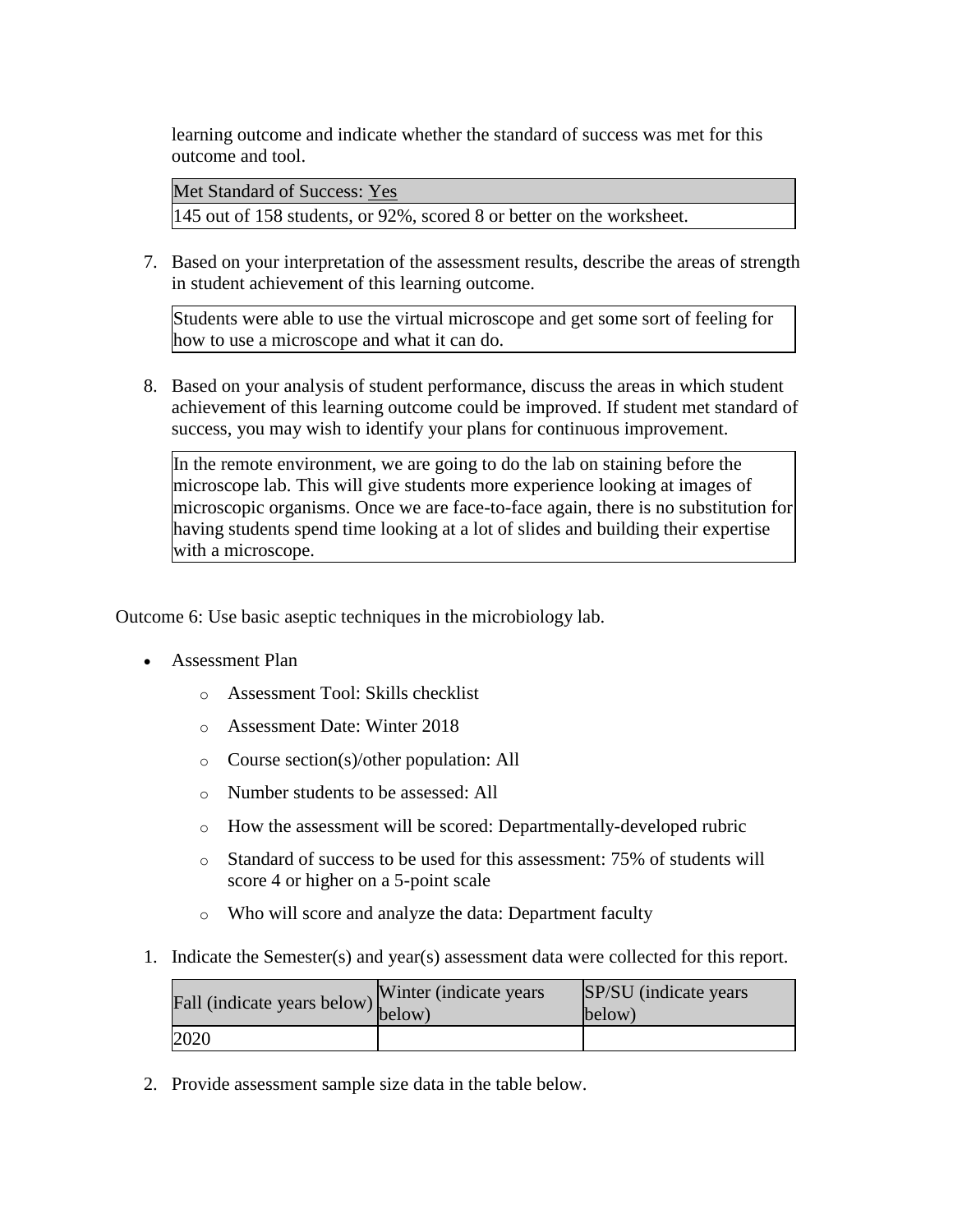| # of students enrolled | # of students assessed |
|------------------------|------------------------|
| 16 <sup>7</sup>        | 162                    |

3. If the number of students assessed differs from the number of students enrolled, please explain why all enrolled students were not assessed, e.g. absence, withdrawal, or did not complete activity.

Some students may not have done the assignment.

4. Describe how students from all populations (day students on campus, DL, MM, evening, extension center sites, etc.) were included in the assessment based on your selection criteria.

All students were assessed. The sections are day and evening, 100% remote in Fall 2020.

5. Describe the process used to assess this outcome. Include a brief description of this tool and how it was scored.

This outcome has been assessed in the past using a rubric in the lab to assess how well students perform an aseptic isolation streak on an agar plate. That being impossible in Fall 2020 thanks to the pandemic, we assessed the outcome using a drag-drop exercise demonstrating aseptic inoculation from a broth culture onto an agar plate. It was scored by a global judgment of the instructor based on whether the student included all the steps with aseptic transfer and whether the student was able to trouble-shoot bad results.

6. Briefly describe assessment results based on data collected for this outcome and tool during the course assessment. Discuss the extent to which students achieved this learning outcome and indicate whether the standard of success was met for this outcome and tool.

# Met Standard of Success: Yes

On a 10-point scale, 93% scored 7 (70%) or better on this assessment. The stated standard of success was that 75% would score 4 or better on a 5 point scale; thus it would have made sense that on a 10 point scale the standard of success would be 8 out of 10. However, data based on 7/10 (70%) as the standard of success was requested by mistake. Overall performance was very good.

7. Based on your interpretation of the assessment results, describe the areas of strength in student achievement of this learning outcome.

Students adapted very well to the virtual aseptic technique assignment.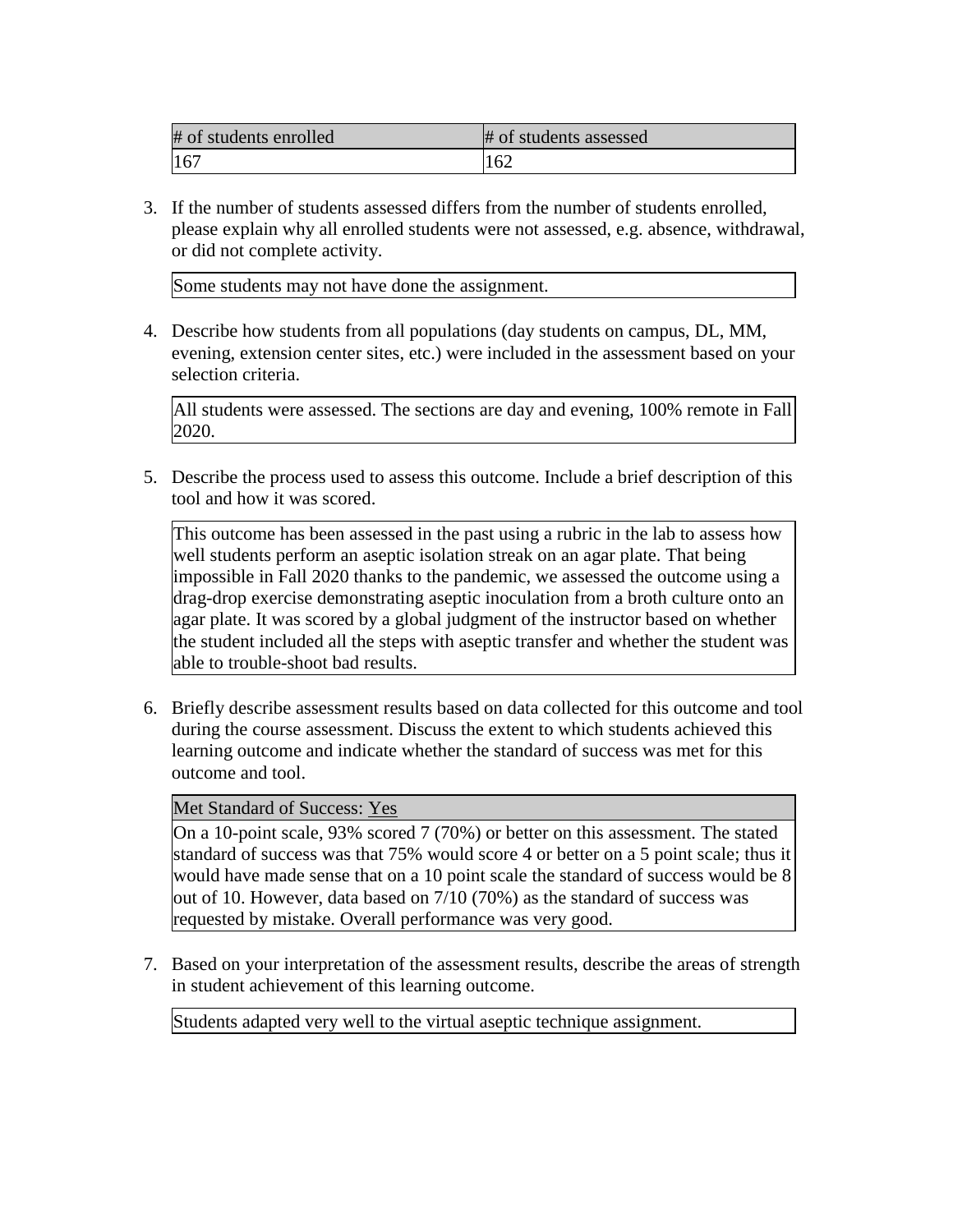8. Based on your analysis of student performance, discuss the areas in which student achievement of this learning outcome could be improved. If student met standard of success, you may wish to identify your plans for continuous improvement.

Steady as she goes in the remote setting. In the face-to-face lab, we always stress aseptic technique because it helps build a mind-set that we hope students will take with them when they are working in healthcare.

Outcome 7: Design, execute, and present an original microbiological experiment.

- Assessment Plan
	- o Assessment Tool: Student presentation
	- o Assessment Date: Winter 2019
	- o Course section(s)/other population: All
	- o Number students to be assessed: All
	- o How the assessment will be scored: Departmentally-developed rubric
	- o Standard of success to be used for this assessment: 70% of students will score 25 or higher on a 30-point rubric
	- o Who will score and analyze the data: Department faculty
- 1. Indicate the Semester(s) and year(s) assessment data were collected for this report.

| Fall (indicate years below) below) | Winter (indicate years) | SP/SU (indicate years)<br>below) |
|------------------------------------|-------------------------|----------------------------------|
| 2020                               |                         |                                  |

2. Provide assessment sample size data in the table below.

| # of students enrolled | # of students assessed |
|------------------------|------------------------|
| 167                    | 160                    |

3. If the number of students assessed differs from the number of students enrolled, please explain why all enrolled students were not assessed, e.g. absence, withdrawal, or did not complete activity.

Some students may have not done the assignment.

4. Describe how students from all populations (day students on campus, DL, MM, evening, extension center sites, etc.) were included in the assessment based on your selection criteria.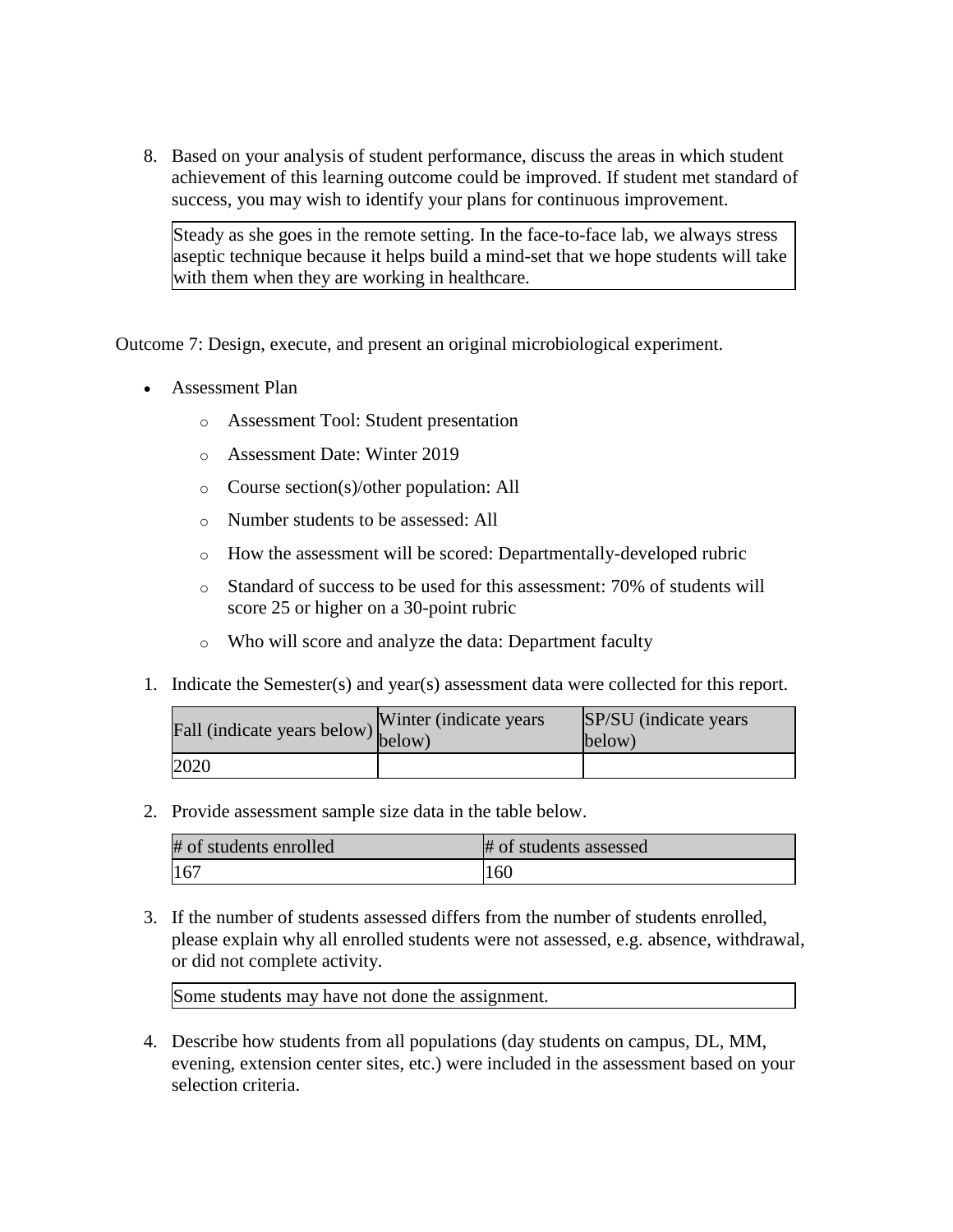All students from all sections were assessed. The sections include daytime and evening sections. In Fall 2020, all sections were remote thanks to the pandemic.

5. Describe the process used to assess this outcome. Include a brief description of this tool and how it was scored.

This outcome has been assessed in the past using a rubric to judge students' presentations of a two-week independent project done individually or in small groups in lab. Because of the pandemic, no actual wet-lab projects were possible. Instead, students had to design an experiment that could answer a given question, such as "Which removes microbes from a cutting board more effectively, Dawn dish soap or 409 cleaner?". They described how they would do such an experiment and what the outcomes might look like if their hypothesis was either disproved or confirmed. The assignment was graded holistically by each instructor on a 10 point scale.

6. Briefly describe assessment results based on data collected for this outcome and tool during the course assessment. Discuss the extent to which students achieved this learning outcome and indicate whether the standard of success was met for this outcome and tool.

Met Standard of Success: Yes 99% of students scored 7 or better on this assignment.

7. Based on your interpretation of the assessment results, describe the areas of strength in student achievement of this learning outcome.

Students did very well on this assignment.

8. Based on your analysis of student performance, discuss the areas in which student achievement of this learning outcome could be improved. If student met standard of success, you may wish to identify your plans for continuous improvement.

The project itself could be expanded to include analysis of actual experiments. In the existing project, students are using their imagination to make up experimental outcomes. In the face-to-face lab the project is almost always a good experience for students. Their major stumbling block is procrastination.

# **III. Course Summary and Intended Changes Based on Assessment Results**

1. Based on the previous report's Intended Change(s) identified in Section I above, please discuss how effective the changes were in improving student learning.

Unfortunately, there is really no way to tell if Intended Changes made any difference. The two assessment tools are entirely different: comprehensive final in F2F classes vs embedded questions on Blackboard-based exams in VC classes.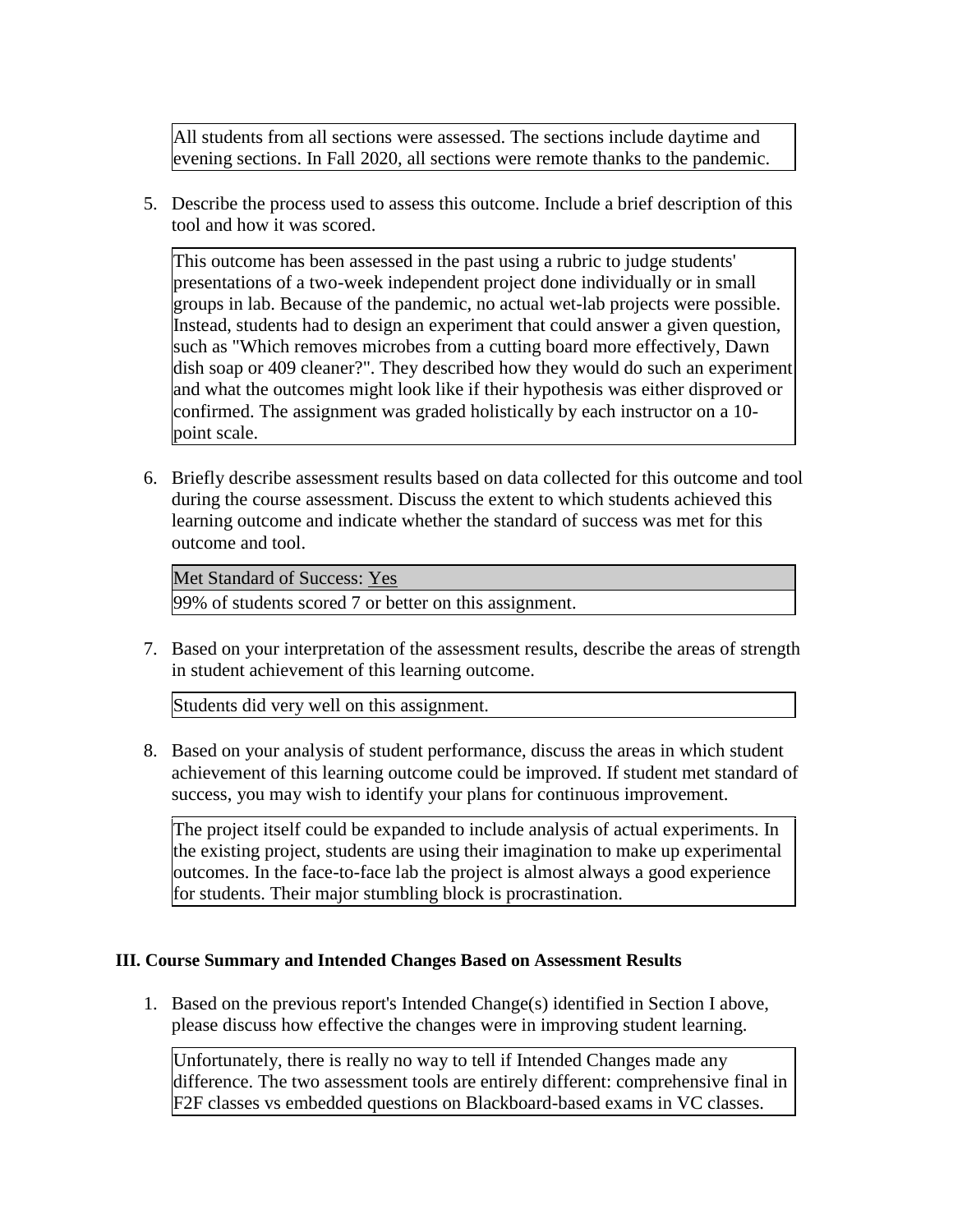2. Describe your overall impression of how this course is meeting the needs of students. Did the assessment process bring to light anything about student achievement of learning outcomes that surprised you?

Generally, students are doing well meeting the outcomes of the course. There will be long-term questions about how well a VC class can help students meet labbased outcomes. Those outcomes were skills-based in the past but in Fall 2020 they were assessed indirectly using virtual "labs" which did not allow students to develop actual lab skills.

3. Describe when and how this information, including the action plan, was or will be shared with Departmental Faculty.

I will share results with department faculty and most especially with instructors who teach microbiology once this report has been approved.

4.

Intended Change(s)

| <b>Intended Change</b> | Description of the<br>change                                                                                                                                                        | Rationale                                                                                                                                                                                                                                                                                                                                      | Implementation<br>Date |
|------------------------|-------------------------------------------------------------------------------------------------------------------------------------------------------------------------------------|------------------------------------------------------------------------------------------------------------------------------------------------------------------------------------------------------------------------------------------------------------------------------------------------------------------------------------------------|------------------------|
| Outcome Language       | Modify the standard<br>of success so that it<br>can be achieved.                                                                                                                    | It was not possible<br>to achieve a score<br>of 75% on most of<br>the learning<br>outcomes. This will<br>be modified in the<br>master syllabus<br>update.                                                                                                                                                                                      | 2021                   |
| <b>Assessment Tool</b> | Many of the<br>embedded questions<br>should be rewritten.<br>Multiple-choice<br>questions should be<br>scrutinized, and for<br>each one only three<br>choices should be<br>offered. | True-false questions<br>should be replaced<br>by multiple-choice.<br>Students often over-<br>think T/F questions,<br>and as I mentioned<br>earlier at least one<br>of the questions (a<br>T/F about<br>meningitis) used in<br>this assessment is<br>unnecessarily<br>logically complex.<br>A student could<br>answer it<br>incorrectly if they | 2021                   |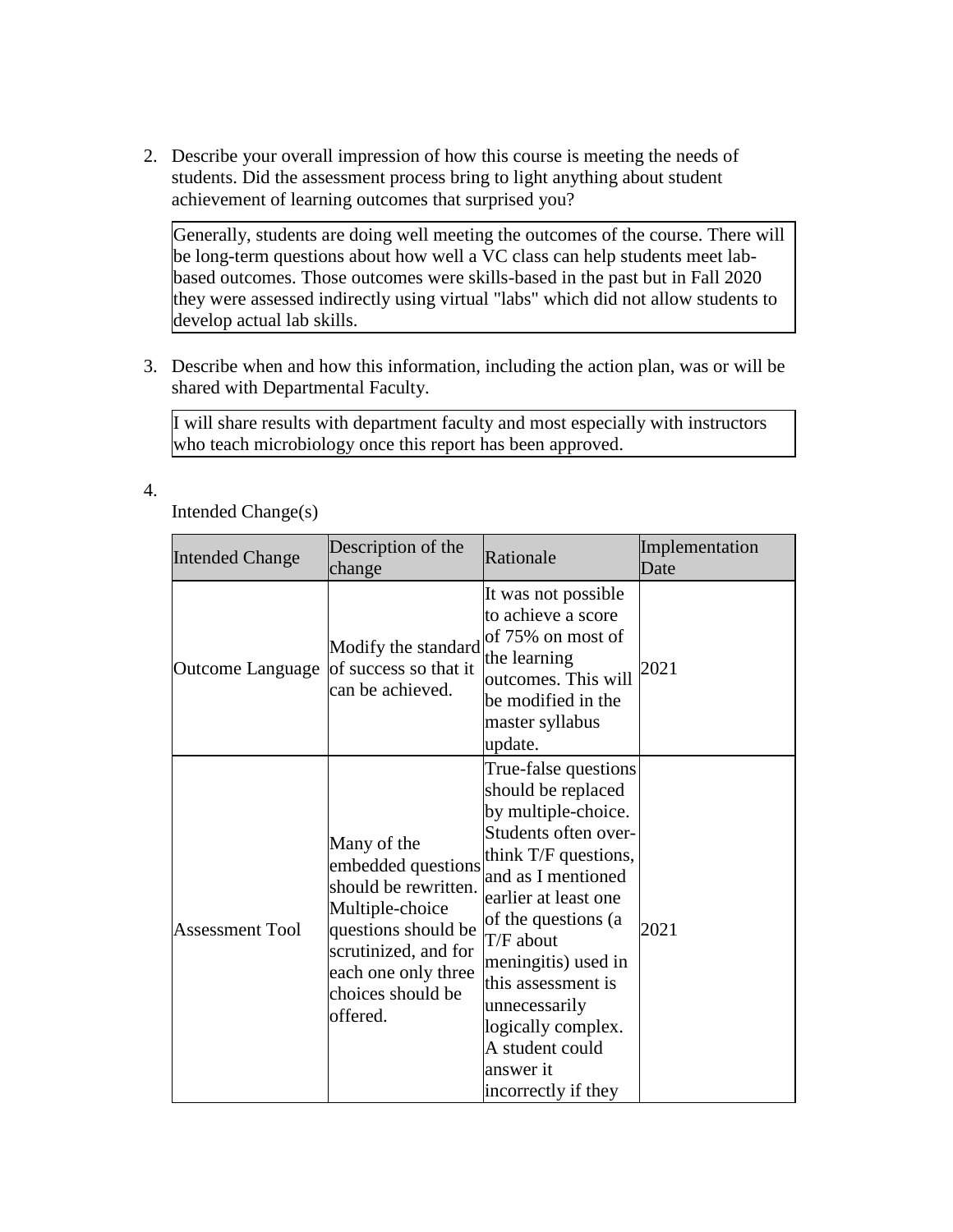|                        |                   | lost track of the                                                                                                                                                                 |      |
|------------------------|-------------------|-----------------------------------------------------------------------------------------------------------------------------------------------------------------------------------|------|
|                        |                   | double-negatives.                                                                                                                                                                 |      |
|                        |                   |                                                                                                                                                                                   |      |
|                        |                   | Research shows that                                                                                                                                                               |      |
|                        |                   | three choices on a                                                                                                                                                                |      |
|                        |                   | multiple-choice                                                                                                                                                                   |      |
|                        |                   | question works as                                                                                                                                                                 |      |
|                        |                   | well as four or more                                                                                                                                                              |      |
|                        |                   | choices.                                                                                                                                                                          |      |
|                        |                   | Replace TF with                                                                                                                                                                   |      |
|                        |                   | multiple choice;                                                                                                                                                                  |      |
|                        |                   | consider rewriting                                                                                                                                                                |      |
|                        |                   | all questions if                                                                                                                                                                  |      |
|                        |                   | testing going                                                                                                                                                                     |      |
|                        |                   | forward is always                                                                                                                                                                 |      |
|                        |                   | going to be in                                                                                                                                                                    |      |
|                        |                   | Blackboard. If so,                                                                                                                                                                |      |
| <b>Assessment Tool</b> |                   |                                                                                                                                                                                   | 2021 |
|                        |                   |                                                                                                                                                                                   |      |
|                        |                   |                                                                                                                                                                                   |      |
|                        |                   |                                                                                                                                                                                   |      |
|                        |                   |                                                                                                                                                                                   |      |
|                        |                   |                                                                                                                                                                                   |      |
|                        |                   |                                                                                                                                                                                   |      |
|                        |                   |                                                                                                                                                                                   |      |
|                        |                   |                                                                                                                                                                                   |      |
|                        | Update questions. | make the questions<br>harder to cheat on,<br>assuming students<br>will either be<br>permitted to use<br>additional<br>resources, or will<br>figure out ways to<br>Google answers. |      |

5. Is there anything that you would like to mention that was not already captured?

Here's the elephant in the room. This assessment was based on data collected in Fall 2020. All exams were taken online via Blackboard. In my sections I made the exams "open resource"; I don't know what the other instructors did. Just eyeballing the performance of my students compared to others, there is no glaring difference, but the use of online exams is a departure at least for me and probably one other instructor. I think one of the instructors has used Bb exams for a long time.

Overall, my sections had more As and Bs in Fall 2020 than in earlier Fall semesters, and some of that could be because of how the students took their exams. (I also changed the point distributions to down-play the importance of the exams.) I don't think this change affected this assessment much; however, but there is no way to know. I can say that the results of this assessment are similar to the results from the last time the course was assessed, in an era when all sections were face-to-face and most exams were given on paper in the testing center.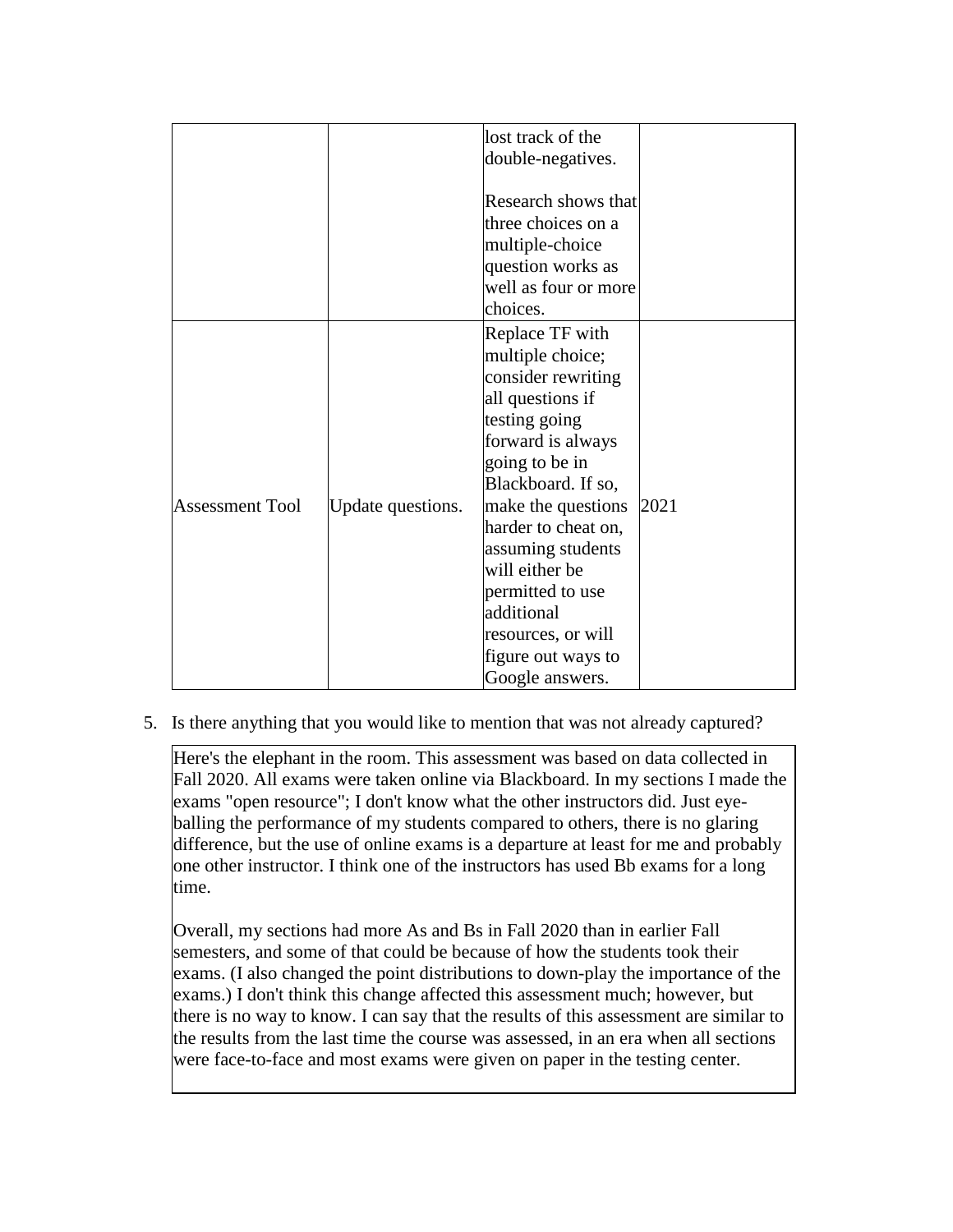Finally, this project could not have been completed without contributions from Sreelatha Ponnaluri, Diane Anderson, Tamara Wrone, and Nirit Mor-Vaknin.

# **III. Attached Files**

[Questions embedded on unit exams](documents/Questions%20to%20be%20used%20on%20Winter%202020%20Assessment%20AH%20WORKING%20COPY.docx) [Microscope Lab Assignment](documents/Lab%209%20Microscope%20Worksheet.docx) [Aseptic Technique Lab Assignment](documents/Lab%207%20Aseptic%20Technique%20Student%20Worksheet.pptx) Lab Project - [Design an Experiment](documents/Lab%205%20Experiment%20Project%20Handout.docx) [Assessment Data -](documents/BIO%20237%20Assessment%20Spreadsheet%20SP%20AND%20AH%20AND%20NMV_updated.xlsx) Bio 237 Fall 2020 **Faculty/Preparer:** Anne Heise **Date:** 01/29/2021

| <b>Faculty/Preparer:</b>                                        | Anne Heise <b>Date:</b> $01/29/2021$ |  |
|-----------------------------------------------------------------|--------------------------------------|--|
| <b>Department Chair:</b>                                        | Anne Heise Date: $01/29/2021$        |  |
| <b>Dean:</b>                                                    | Victor Vega Date: $02/15/2021$       |  |
| <b>Assessment Committee Chair: Shawn Deron Date: 03/24/2021</b> |                                      |  |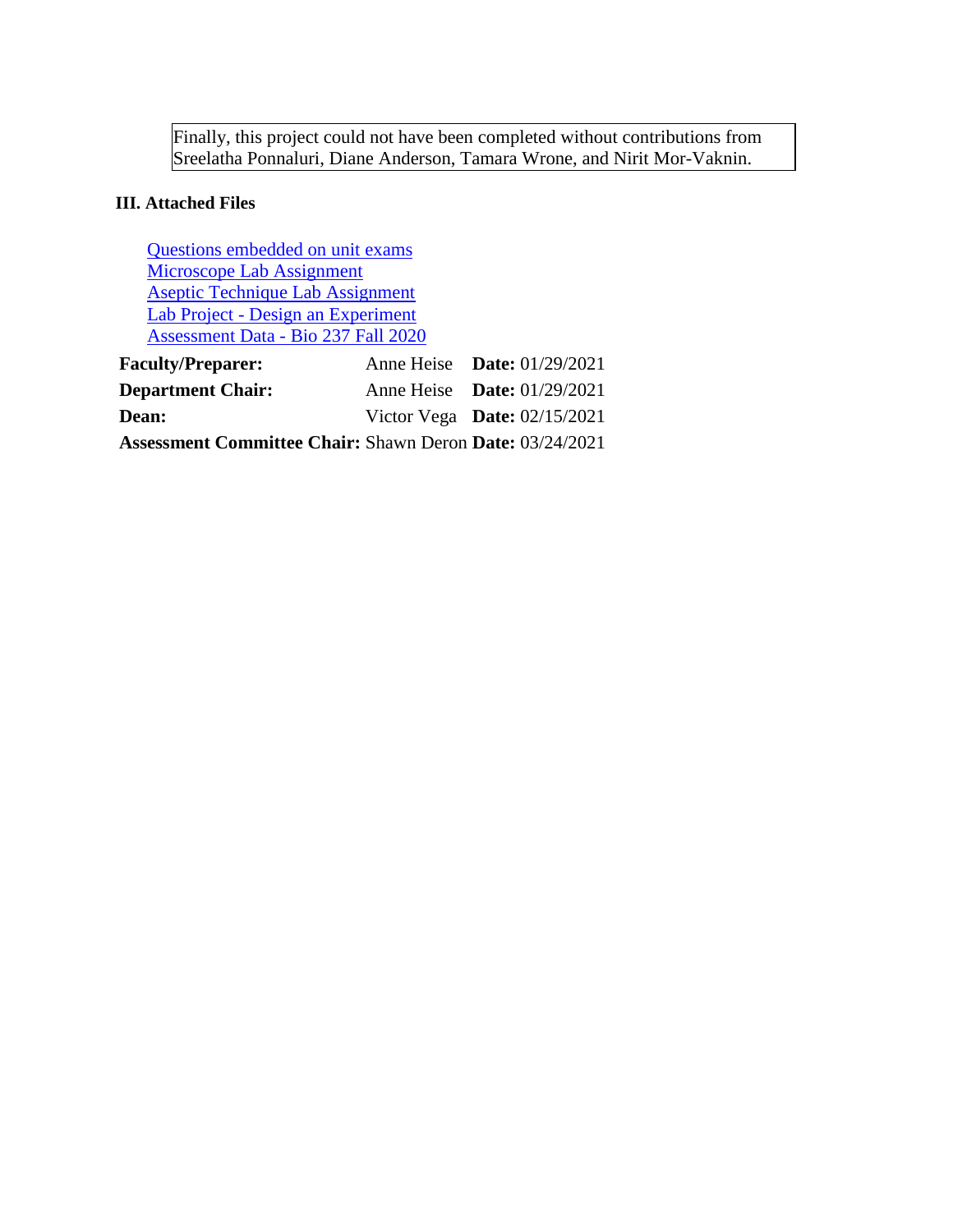**Course Assessment Report Washtenaw Community College**

| Discipline                            | Course Number | Title                               |
|---------------------------------------|---------------|-------------------------------------|
| <b>Biology</b>                        | 237           | BIO 237 04/29/2015-<br>Microbiology |
| Division                              | Department    | <b>Faculty Preparer</b>             |
| Math, Science and<br>Engineering Tech | Life Sciences | Anne Heise                          |
| Date of Last Filed Assessment Report  |               |                                     |

# **I. Assessment Results per Student Learning Outcome**

Outcome 1: Use correct terminology when referring to the major subcellular and molecular structures in bacteria and viruses.

- Assessment Plan
	- o Assessment Tool: Short-answer and/or constructed response questions on unit exam and/or final
	- o Assessment Date: Winter 2018
	- o Course section(s)/other population: All
	- o Number students to be assessed: 100%
	- o How the assessment will be scored: item analysis
	- o Standard of success to be used for this assessment: The average score on the outcome questions will be 75% or higher.
	- o Who will score and analyze the data: department faculty
- 1. Indicate the Semester(s) and year(s) assessment data were collected for this report.

| Fall (indicate years below) below) | Winter (indicate years) | SP/SU (indicate years)<br>below) |
|------------------------------------|-------------------------|----------------------------------|
|                                    | 2015                    |                                  |

2. Provide assessment sample size data in the table below.

| # of students enrolled | # of students assessed |
|------------------------|------------------------|
| 166                    | 85                     |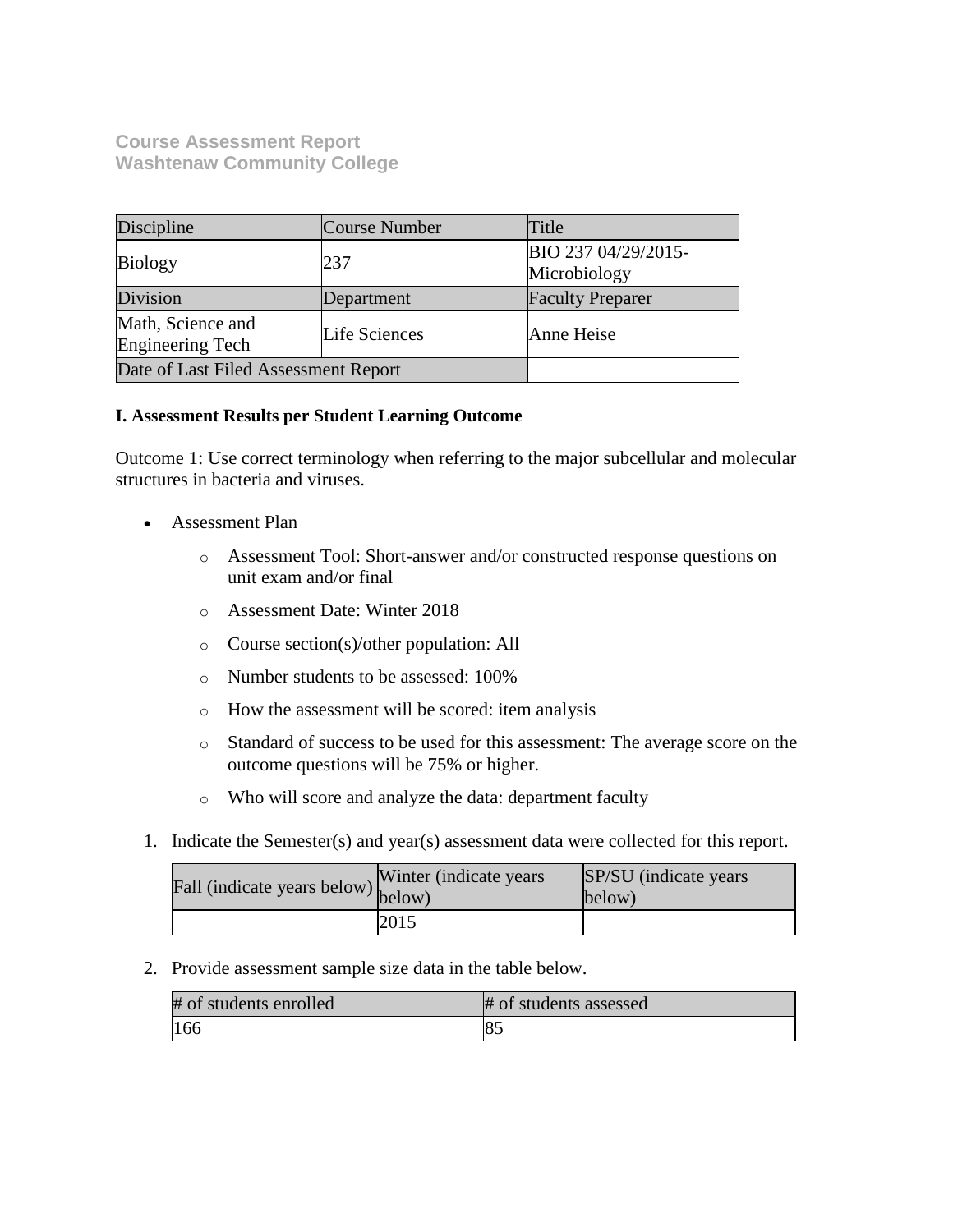3. If the number of students assessed differs from the number of students enrolled, please explain why all enrolled students were not assessed, e.g. absence, withdrawal, or did not complete activity.

I was piloting the use of an end-of-semester comprehensive makeup exam as a platform for asking the questions used in assessment. Since this was a pilot, I asked the Bio 237 instructors to participate on a voluntary basis. Only one instructor agreed. So the assessment is based on the student in her two sections, plus the students in my two sections.

4. Describe how students from all populations (day students on campus, DL, MM, evening, extension center sites, etc.) were included in the assessment based on your selection criteria.

All students were in daytime sections on main campus. There are no MM or DL sections of this class.

5. Describe the process used to assess this outcome. Include a brief description of this tool and how it was scored.

The tool was a comprehensive makeup exam. Five questions - two true/false and three multiple choice - were used to assess this outcome. The exams were graded by scantron and the questions were analyzed using the scantron item analysis feature.

6. Briefly describe assessment results based on data collected for this outcome and tool during the course assessment. Discuss the extent to which students achieved this learning outcome and indicate whether the standard of success was met for this outcome and tool.

Met Standard of Success: No

Overall 72% of the answers were correct.

7. Based on your interpretation of the assessment results, describe the areas of strength in student achievement of this learning outcome.

If you look question by question for this outcome, it appears that overall students did well... until you get to questions 11 and 12. My sections did fine on those questions but others did not. In the case of question 11, it is worded in a way my students are used to but the other instructor's were not. In the case of question 12, the other instructor tells me she did not stress that particular fact with her students.

8. Based on your analysis of student performance, discuss the areas in which student achievement of this learning outcome could be improved. If student met standard of success, you may wish to identify your plans for continuous improvement.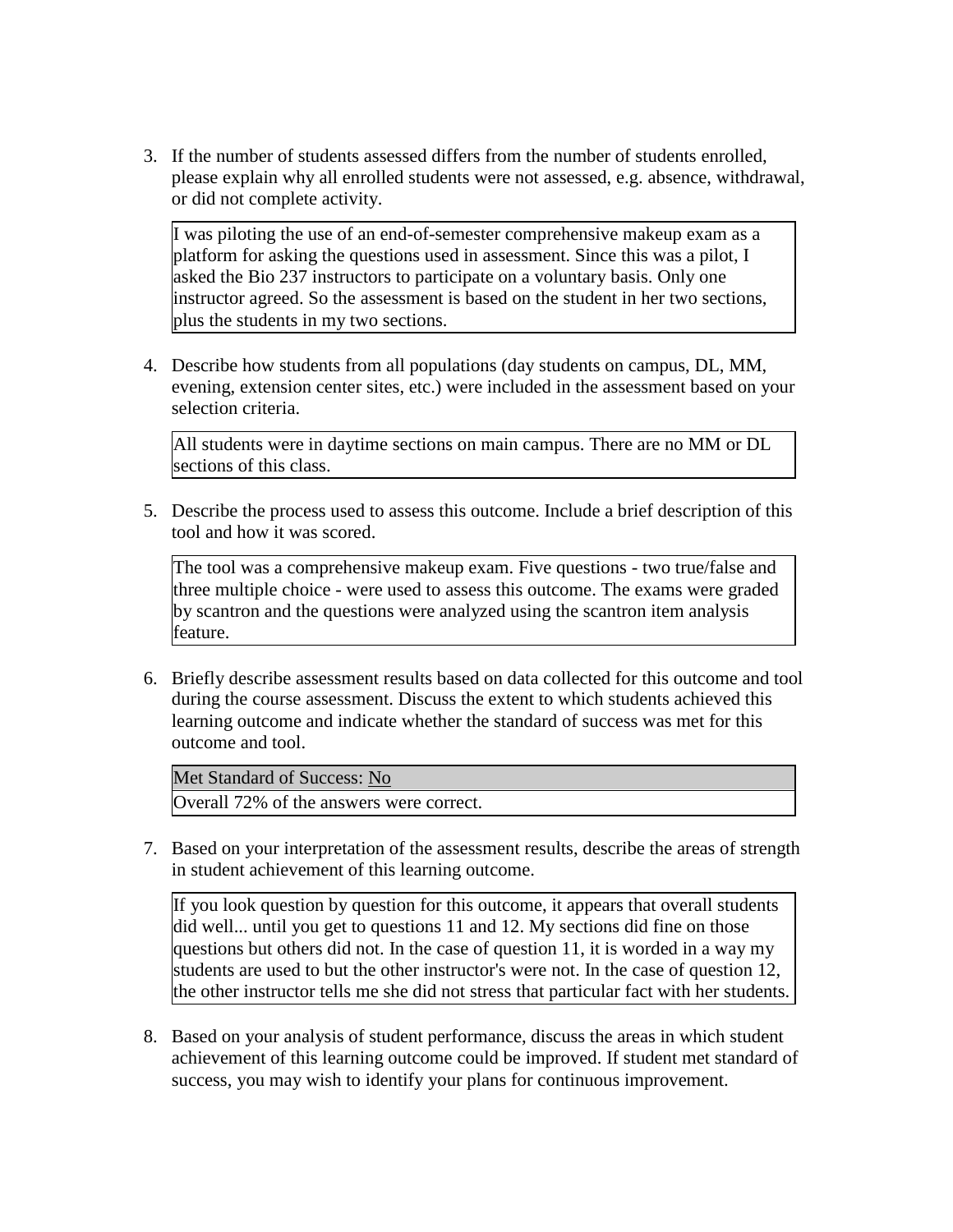# Instructors may wish to highlight the nature of the cell wall in acid fast bacteria.

Outcome 2: Recognize and/or describe fundamental principles of molecular genetics.

- Assessment Plan
	- o Assessment Tool: Short-answer and/or constructed response questions on unit exam and/or final
	- o Assessment Date: Winter 2018
	- o Course section(s)/other population: All
	- o Number students to be assessed: 100%
	- o How the assessment will be scored: item analysis
	- o Standard of success to be used for this assessment: The average score on the outcome questions will be 75% or higher.
	- o Who will score and analyze the data: department faculty
- 1. Indicate the Semester(s) and year(s) assessment data were collected for this report.

| Fall (indicate years below) below) | Winter (indicate years) | SP/SU (indicate years)<br>below) |
|------------------------------------|-------------------------|----------------------------------|
|                                    | 2015                    |                                  |

2. Provide assessment sample size data in the table below.

| # of students enrolled | # of students assessed |
|------------------------|------------------------|
| 166                    |                        |

3. If the number of students assessed differs from the number of students enrolled, please explain why all enrolled students were not assessed, e.g. absence, withdrawal, or did not complete activity.

I was piloting the use of an end-of-semester comprehensive makeup exam as a platform for asking the questions used in assessment. Since this was a pilot, I asked the Bio 237 instructors to participate on a voluntary basis. Only one instructor agreed. So the assessment is based on the student in her two sections, plus the students in my two sections.

4. Describe how students from all populations (day students on campus, DL, MM, evening, extension center sites, etc.) were included in the assessment based on your selection criteria.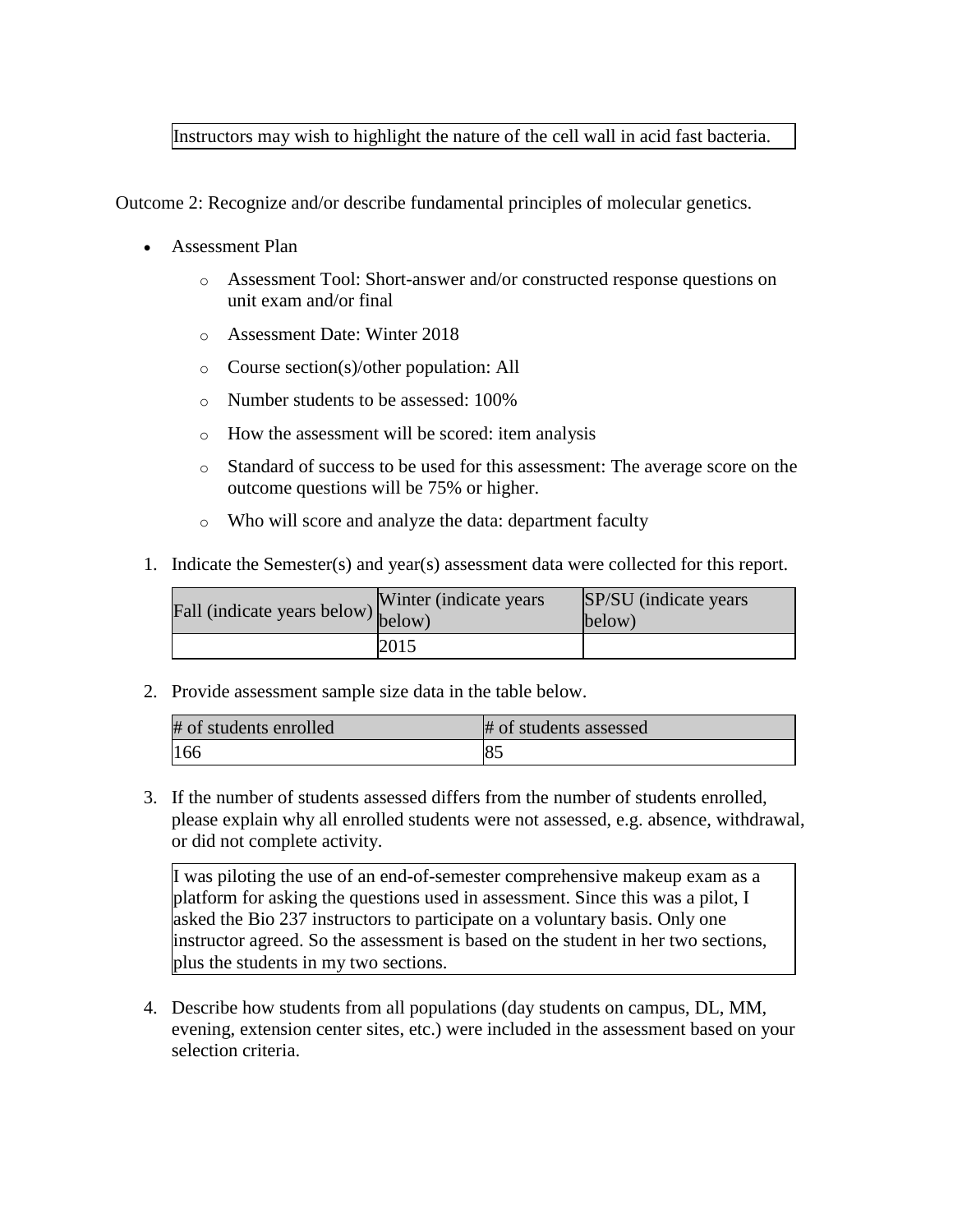All students were in daytime sections on main campus. There are no MM or DL sections of this class.

5. Describe the process used to assess this outcome. Include a brief description of this tool and how it was scored.

The tool was a comprehensive makeup exam. Five questions - two true/false and three multiple choice - were used to assess this outcome. The exams were graded by scantron and the questions were analyzed using the scantron item analysis feature.

6. Briefly describe assessment results based on data collected for this outcome and tool during the course assessment. Discuss the extent to which students achieved this learning outcome and indicate whether the standard of success was met for this outcome and tool.

Met Standard of Success: No

Overall 62% of the answers were correct.

7. Based on your interpretation of the assessment results, describe the areas of strength in student achievement of this learning outcome.

Students did fine on the very straightforward True/False assessment questions and on question 14, which again is a very straightforward multiple choice question. The other two multiple choice questions used for this outcome were subtle; the other instructor called one of them "tricky". It is possible the students overall actually know more about the genetic code than the assessment can demonstrate because students may have struggled with the logical structure of the questions.

8. Based on your analysis of student performance, discuss the areas in which student achievement of this learning outcome could be improved. If student met standard of success, you may wish to identify your plans for continuous improvement.

Personal observation makes me believe many students overall have a fairly shaky understanding of basic molecular genetics. We may decide to spend more time on the topic, and we can also either rewrite the assessment questions or offer more advance practice in how to tackle "tricky" questions.

Outcome 3: Describe patterns of infectious disease prevalence and transmission in a population of hosts.

- Assessment Plan
	- o Assessment Tool: Short-answer and/or constructed response questions on unit exam and/or final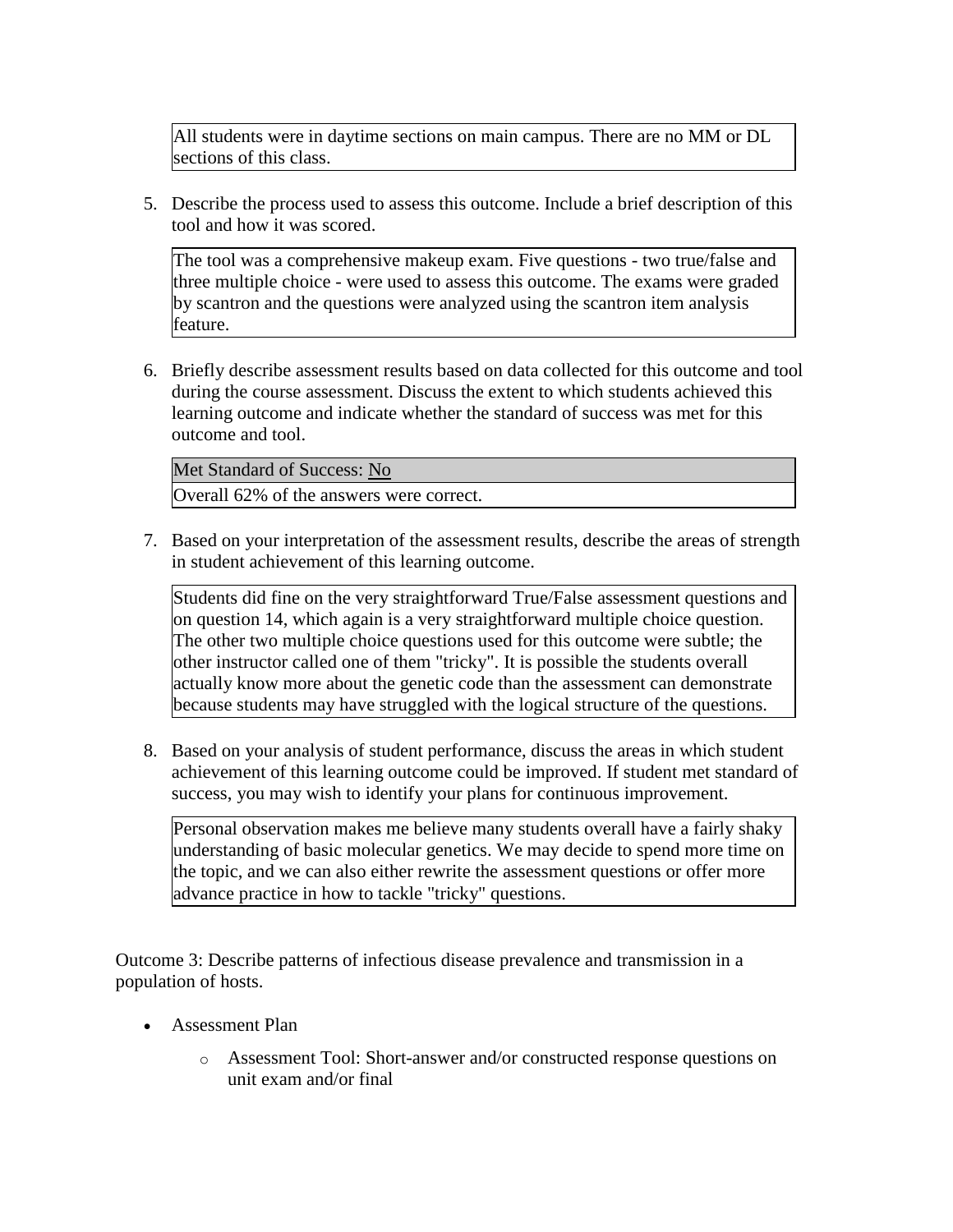- o Assessment Date: Winter 2018
- o Course section(s)/other population: All
- o Number students to be assessed: 100%
- o How the assessment will be scored: The assessment will be scored using an answer key. Item analysis will take place.
- o Standard of success to be used for this assessment: The average score on the outcome questions will be 75% or higher.
- o Who will score and analyze the data: department faculty
- 1. Indicate the Semester(s) and year(s) assessment data were collected for this report.

| Fall (indicate years below) v mea (manus) | Winter (indicate years) | SP/SU (indicate years)<br>below) |
|-------------------------------------------|-------------------------|----------------------------------|
|                                           | 2015                    |                                  |

2. Provide assessment sample size data in the table below.

| # of students enrolled | # of students assessed |
|------------------------|------------------------|
| 166                    | 8 <sup>2</sup>         |

3. If the number of students assessed differs from the number of students enrolled, please explain why all enrolled students were not assessed, e.g. absence, withdrawal, or did not complete activity.

I was piloting the use of an end-of-semester comprehensive makeup exam as a platform for asking the questions used in assessment. Since this was a pilot, I asked the Bio 237 instructors to participate on a voluntary basis. Only one instructor agreed. So the assessment is based on the student in her two sections, plus the students in my two sections.

4. Describe how students from all populations (day students on campus, DL, MM, evening, extension center sites, etc.) were included in the assessment based on your selection criteria.

All students were in daytime sections on main campus. There are no MM or DL sections of this class.

5. Describe the process used to assess this outcome. Include a brief description of this tool and how it was scored.

The tool was a comprehensive makeup exam. Five questions - two true/false and three multiple choice - were used to assess this outcome. The exams were graded by scantron and the questions were analyzed using the scantron item analysis feature.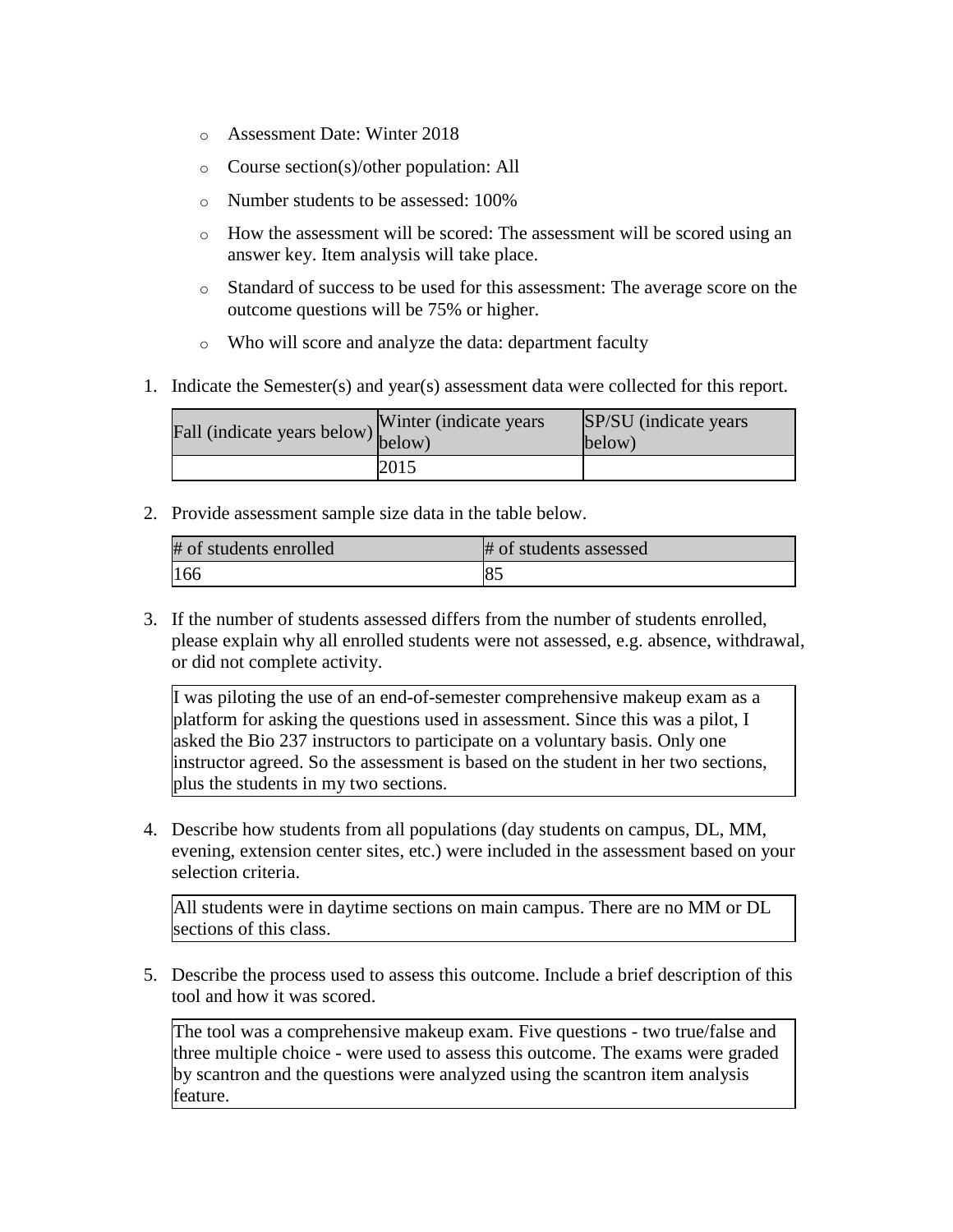6. Briefly describe assessment results based on data collected for this outcome and tool during the course assessment. Discuss the extent to which students achieved this learning outcome and indicate whether the standard of success was met for this outcome and tool.

Met Standard of Success: Yes Overall, 90% of the answers were correct.

7. Based on your interpretation of the assessment results, describe the areas of strength in student achievement of this learning outcome.

This outcome requires knowledge of vocabulary. The questions were straightforward and the students did great.

8. Based on your analysis of student performance, discuss the areas in which student achievement of this learning outcome could be improved. If student met standard of success, you may wish to identify your plans for continuous improvement.

When I look at the questions I used for this outcome, I see one that I would like to rewrite; I can see how students might pick one of the distractors if they constructed a particular chain of events in their minds.

Outcome 4: Describe major mechanisms of pathogenesis within the human body and the body's major defenses against infectious disease.

- Assessment Plan
	- o Assessment Tool: Short-answer and/or constructed response questions on unit exam and/or final
	- o Assessment Date: Winter 2018
	- o Course section(s)/other population: All
	- o Number students to be assessed: 100%
	- o How the assessment will be scored: item analysis
	- o Standard of success to be used for this assessment: The average score on the outcome questions will be 75% or higher.
	- o Who will score and analyze the data: department faculty
- 1. Indicate the Semester(s) and year(s) assessment data were collected for this report.

| Fall (indicate years below) $\begin{bmatrix} w \text{ finite} \\ below \end{bmatrix}$ | Winter (indicate years) | SP/SU (indicate years)<br>below) |
|---------------------------------------------------------------------------------------|-------------------------|----------------------------------|
|                                                                                       | 2015                    |                                  |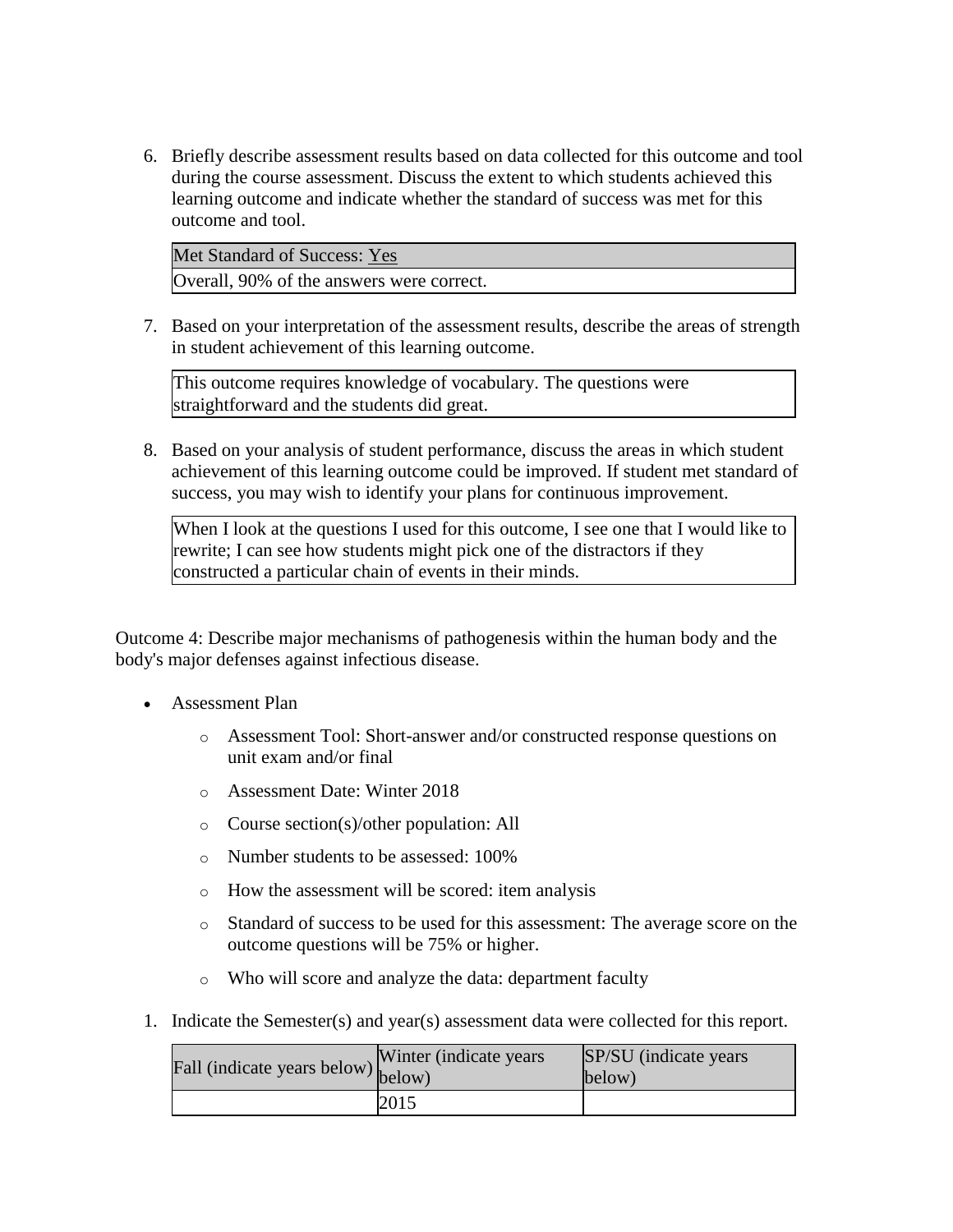2. Provide assessment sample size data in the table below.

| # of students enrolled | # of students assessed |
|------------------------|------------------------|
| 166                    | 85                     |

3. If the number of students assessed differs from the number of students enrolled, please explain why all enrolled students were not assessed, e.g. absence, withdrawal, or did not complete activity.

I was piloting the use of an end-of-semester comprehensive makeup exam as a platform for asking the questions used in assessment. Since this was a pilot, I asked the Bio 237 instructors to participate on a voluntary basis. Only one instructor agreed. So the assessment is based on the student in her two sections, plus the students in my two sections.

4. Describe how students from all populations (day students on campus, DL, MM, evening, extension center sites, etc.) were included in the assessment based on your selection criteria.

All students were in daytime sections on main campus. There are no MM or DL sections of this class.

5. Describe the process used to assess this outcome. Include a brief description of this tool and how it was scored.

The tool was a comprehensive makeup exam. Ten questions - four true/false and six multiple choice -- were used to assess this outcome. The exams were graded by scantron and the questions were analyzed using the scantron item analysis feature.

6. Briefly describe assessment results based on data collected for this outcome and tool during the course assessment. Discuss the extent to which students achieved this learning outcome and indicate whether the standard of success was met for this outcome and tool.

| Met Standard of Success: Yes              |  |
|-------------------------------------------|--|
| Overall, 82% of the answers were correct. |  |

7. Based on your interpretation of the assessment results, describe the areas of strength in student achievement of this learning outcome.

This outcome is absolutely huge and once this assessment has worked its way through the system I plan to separate this outcome into two outcomes. Overall students were successful on this outcome. They did very well on the questions related to pathogenesis and not as well on questions related to immunity.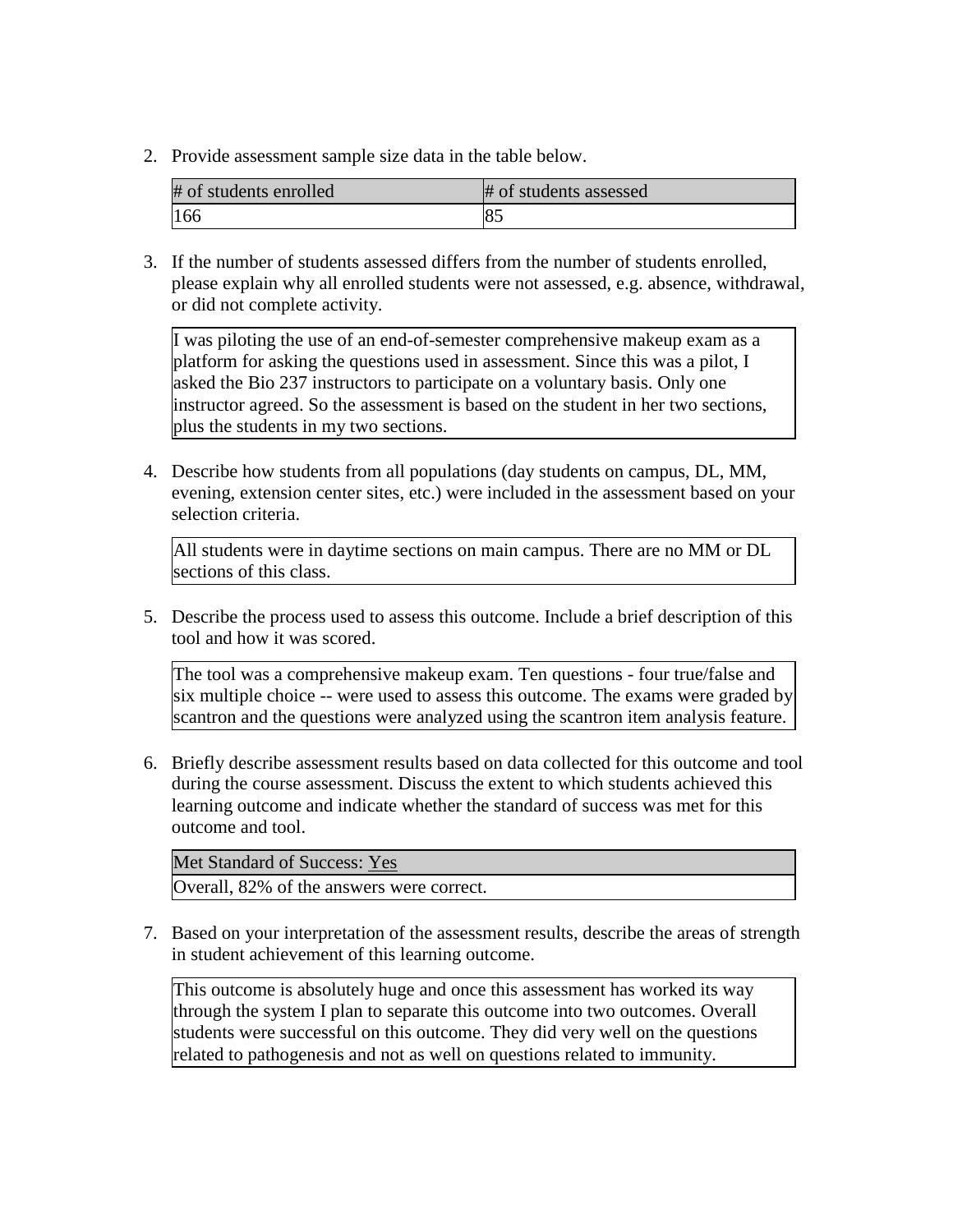8. Based on your analysis of student performance, discuss the areas in which student achievement of this learning outcome could be improved. If student met standard of success, you may wish to identify your plans for continuous improvement.

The question with the worst performance was #22. I don't have a way of checking this hypothesis, but I would not be surprised if a lot of students chose the answer that includes "kill the toxin" instead of "neutralize the toxin". I stress that toxins aren't alive and thus can't be killed, but I know that students think casually about the immune system killing toxins.

Outcome 5: Demonstrate proficient use of the microscope and preparation of high-quality slides of bacteria.

- Assessment Plan
	- o Assessment Tool: Skills checklist
	- o Assessment Date: Winter 2018
	- o Course section(s)/other population: all
	- o Number students to be assessed: all
	- o How the assessment will be scored: departmentally-developed rubric
	- o Standard of success to be used for this assessment: 75% will score 4 or better on a 5 pt scale.
	- o Who will score and analyze the data: department faculty
- 1. Indicate the Semester(s) and year(s) assessment data were collected for this report.

| Fall (indicate years below) below) | Winter (indicate years) | SP/SU (indicate years)<br>below) |
|------------------------------------|-------------------------|----------------------------------|
|                                    | 2015                    |                                  |

2. Provide assessment sample size data in the table below.

| # of students enrolled | # of students assessed |
|------------------------|------------------------|
| 166                    |                        |

3. If the number of students assessed differs from the number of students enrolled, please explain why all enrolled students were not assessed, e.g. absence, withdrawal, or did not complete activity.

There were 7 sections of Bio 237 offered in Winter 2015. I asked for instructors to volunteer to participate in assessment, because the method I planned to use was a pilot. 4 of 7 sections participated.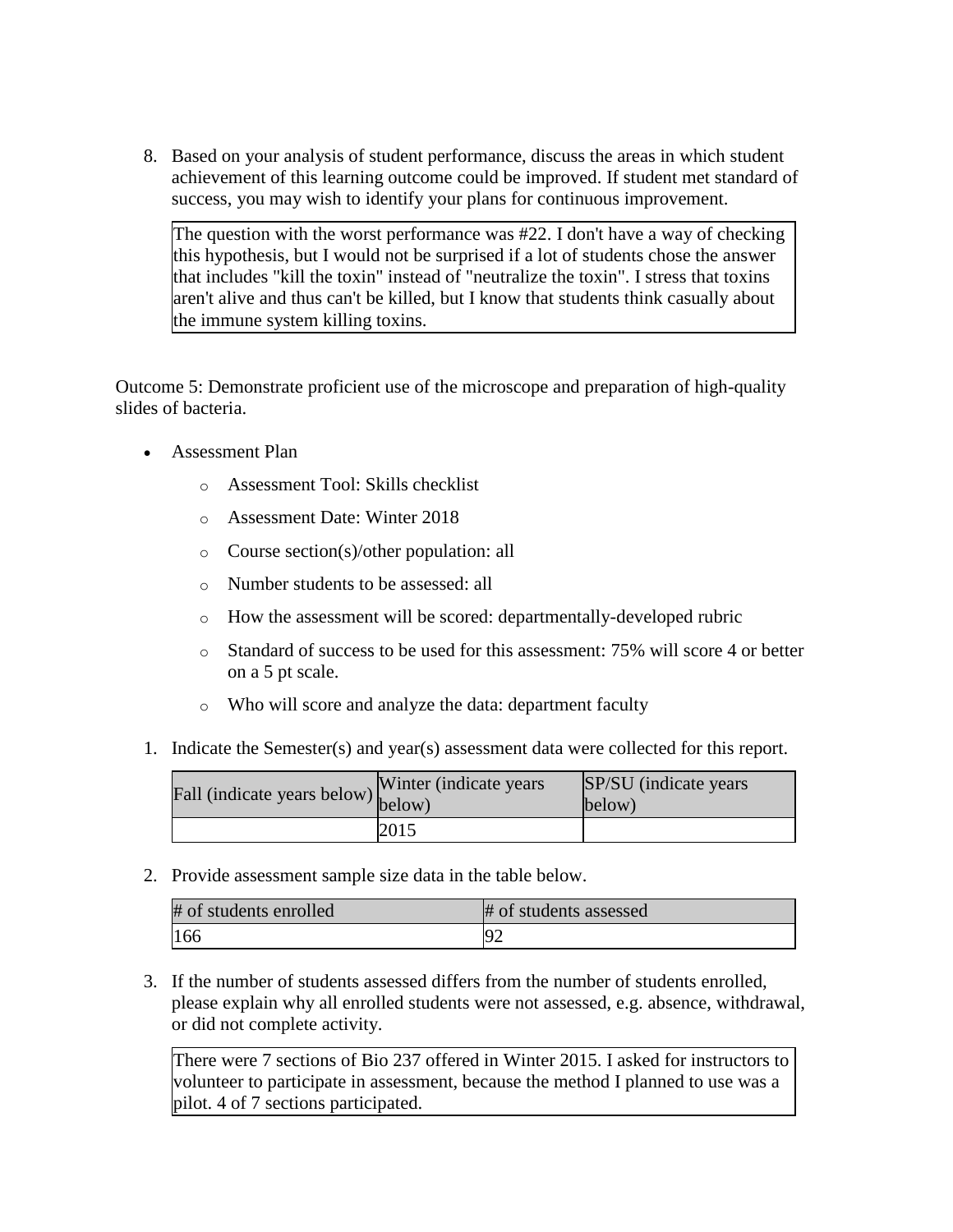4. Describe how students from all populations (day students on campus, DL, MM, evening, extension center sites, etc.) were included in the assessment based on your selection criteria.

Participation was voluntary (see above). The 4 sections that participated were all day students on campus.

5. Describe the process used to assess this outcome. Include a brief description of this tool and how it was scored.

Skills checklist using a rubric (attached). Scoring done by lab instructor. Maximum possible score was 10, minimum was 0.

6. Briefly describe assessment results based on data collected for this outcome and tool during the course assessment. Discuss the extent to which students achieved this learning outcome and indicate whether the standard of success was met for this outcome and tool.

Met Standard of Success: Yes

83 out of 92, or 86% of assessed students, scored an 8 or higher. The standard of success was met.

7. Based on your interpretation of the assessment results, describe the areas of strength in student achievement of this learning outcome.

Students are able to prepare good quality microscope slides.

8. Based on your analysis of student performance, discuss the areas in which student achievement of this learning outcome could be improved. If student met standard of success, you may wish to identify your plans for continuous improvement.

Performance could be improved if we had better microscopes.

Outcome 6: Use basic aseptic techniques in the microbiology lab.

- Assessment Plan
	- o Assessment Tool: Skills checklist
	- o Assessment Date: Winter 2018
	- o Course section(s)/other population: all
	- o Number students to be assessed: all
	- o How the assessment will be scored: departmentally-developed rubric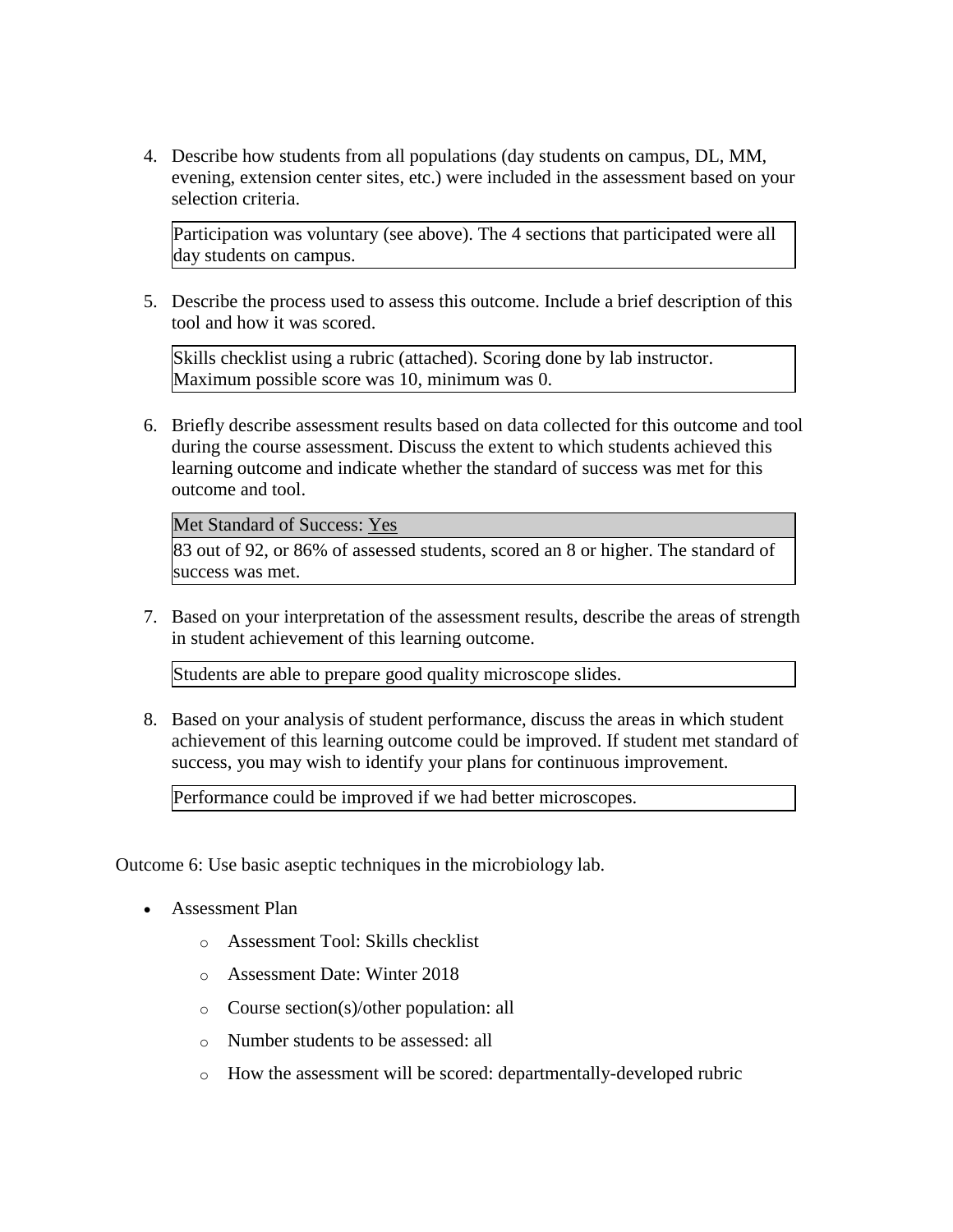- o Standard of success to be used for this assessment: 75% will score 4 or better on a 5 pt scale.
- o Who will score and analyze the data: department faculty
- 1. Indicate the Semester(s) and year(s) assessment data were collected for this report.

| rall (indicate years below) below) | Winter (indicate years) | SP/SU (indicate years)<br>below) |
|------------------------------------|-------------------------|----------------------------------|
|                                    | 2015                    |                                  |

2. Provide assessment sample size data in the table below.

| # of students enrolled | # of students assessed |
|------------------------|------------------------|
| 166                    |                        |

3. If the number of students assessed differs from the number of students enrolled, please explain why all enrolled students were not assessed, e.g. absence, withdrawal, or did not complete activity.

This outcome was not assessed.

4. Describe how students from all populations (day students on campus, DL, MM, evening, extension center sites, etc.) were included in the assessment based on your selection criteria.

| N/A |  |  |  |
|-----|--|--|--|
|     |  |  |  |

5. Describe the process used to assess this outcome. Include a brief description of this tool and how it was scored.

N/A

6. Briefly describe assessment results based on data collected for this outcome and tool during the course assessment. Discuss the extent to which students achieved this learning outcome and indicate whether the standard of success was met for this outcome and tool.

| Met Standard of Success: No |  |
|-----------------------------|--|
| N/A                         |  |

7. Based on your interpretation of the assessment results, describe the areas of strength in student achievement of this learning outcome.

This outcome was not assessed.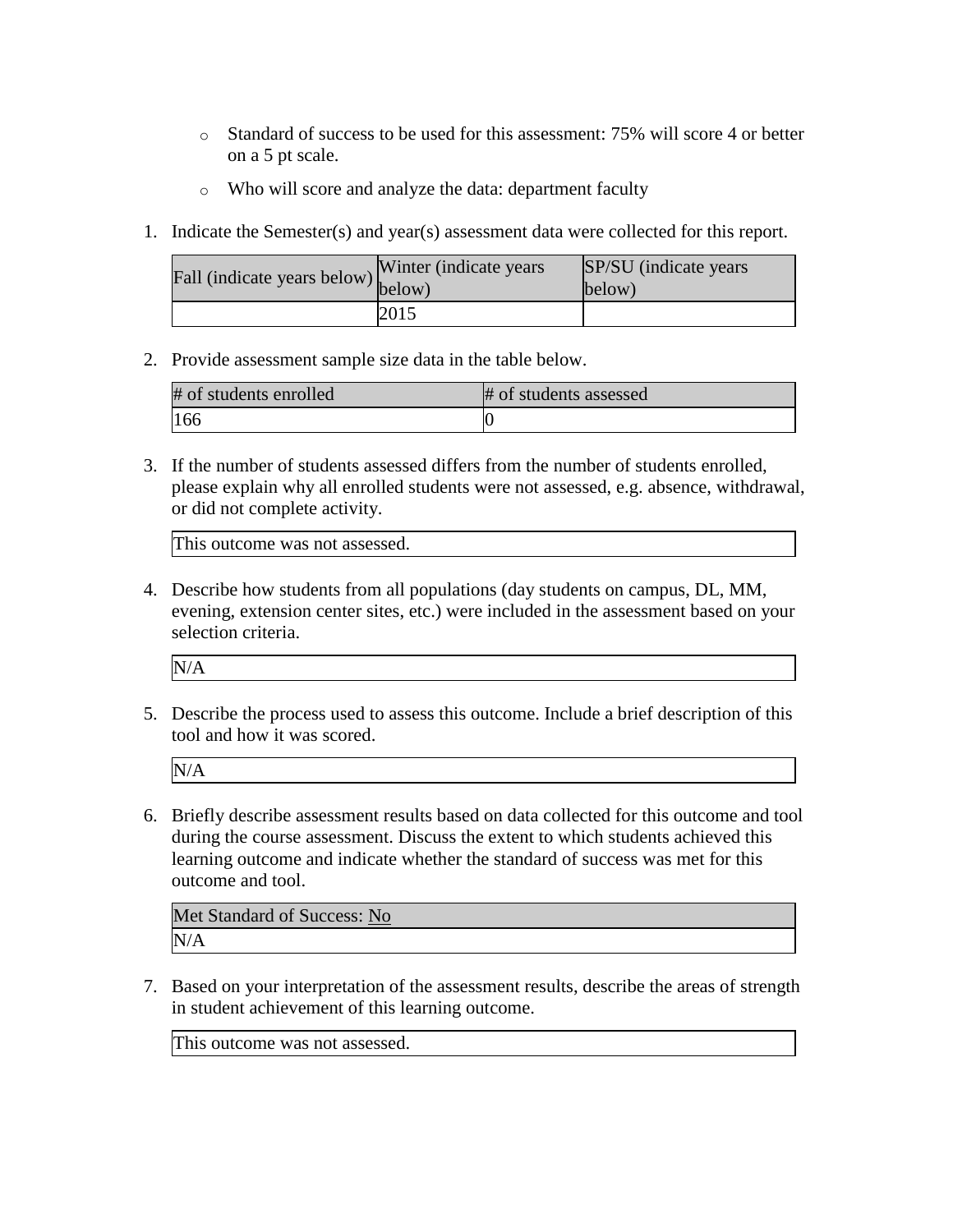8. Based on your analysis of student performance, discuss the areas in which student achievement of this learning outcome could be improved. If student met standard of success, you may wish to identify your plans for continuous improvement.

This outcome was not assessed.

## **II. Course Summary and Action Plans Based on Assessment Results**

1. Describe your overall impression of how this course is meeting the needs of students. Did the assessment process bring to light anything about student achievement of learning outcomes that surprised you?

The results are not surprising to me.

2. Describe when and how this information, including the action plan, was or will be shared with Departmental Faculty.

I will share the results with department faculty in Fall 2015.

3.

Intended Change(s)

| <b>Intended Change</b> | Description of the<br>change                                                                                               | Rationale                                                                                                                                                                                                                                                                                                                                                                                                                                     | Implementation<br>Date |
|------------------------|----------------------------------------------------------------------------------------------------------------------------|-----------------------------------------------------------------------------------------------------------------------------------------------------------------------------------------------------------------------------------------------------------------------------------------------------------------------------------------------------------------------------------------------------------------------------------------------|------------------------|
| Outcome Language       | I plan to split<br>Outcome 4 into two<br>Outcomes. I plan to<br>combine Outcomes<br>5 and 6 into one<br>lab-based outcome. | Outcome 4 is about<br>both the production<br>of infection/disease,<br>and the body's<br>innate and adaptive<br>immune responses<br>to infection. That is<br>way too much.<br>We may also decide<br>to write a set of<br>common questions<br>that all instructors<br>in all sections are<br>required to embed<br>in their exams. I<br>would do this in<br>consultation with<br>the part-time faculty<br>who teach this<br>class. Using an end- | 2016                   |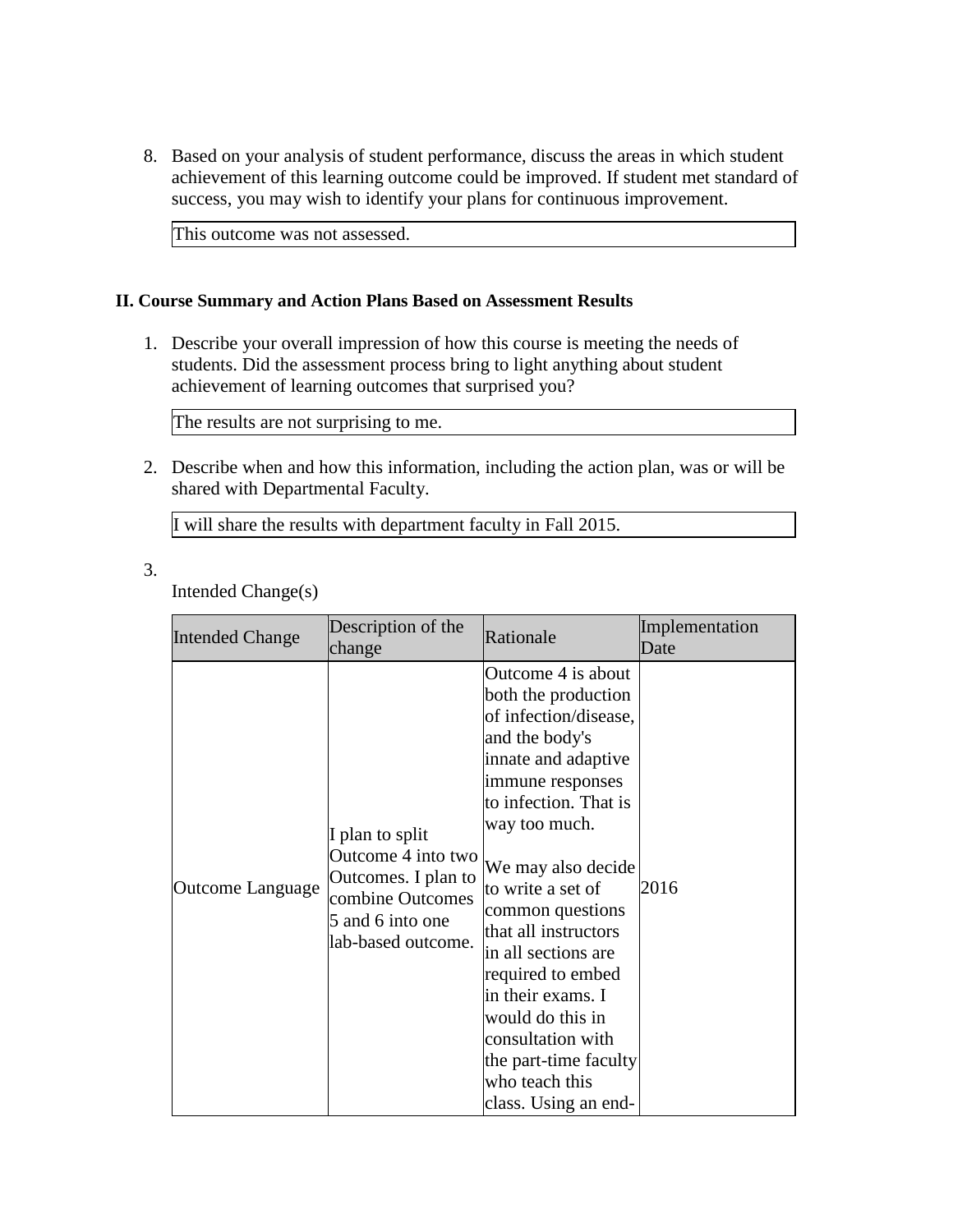| of-term exam is        |  |
|------------------------|--|
| only convenient for    |  |
| instructors who        |  |
| want to offer a        |  |
| makeup exam to         |  |
| their students. I like |  |
| having such an         |  |
| exam but not all       |  |
| instructors do.        |  |

4. Is there anything that you would like to mention that was not already captured?

Jennifer Pruette volunteered to have her sections participate in this assessment. Tamara Tucker collected information for one of Jennifer's labs, and Jennifer collected the information for the other lab. Karen Paelicke collected the information for both of Anne Heise's lab sections. Anne wrote the questions used on this assessment.

# **III. Attached Files**

| <b>Questions and Rubric</b><br>Analysis by question                |                                 |                         |
|--------------------------------------------------------------------|---------------------------------|-------------------------|
| <b>Faculty/Preparer:</b>                                           | Anne Heise                      | <b>Date:</b> 05/07/2015 |
| <b>Department Chair:</b>                                           | Anne Heise                      | <b>Date:</b> 05/07/2015 |
| Dean:                                                              | Kristin Good Date: $05/11/2015$ |                         |
| <b>Assessment Committee Chair: Michelle Garey Date: 06/15/2015</b> |                                 |                         |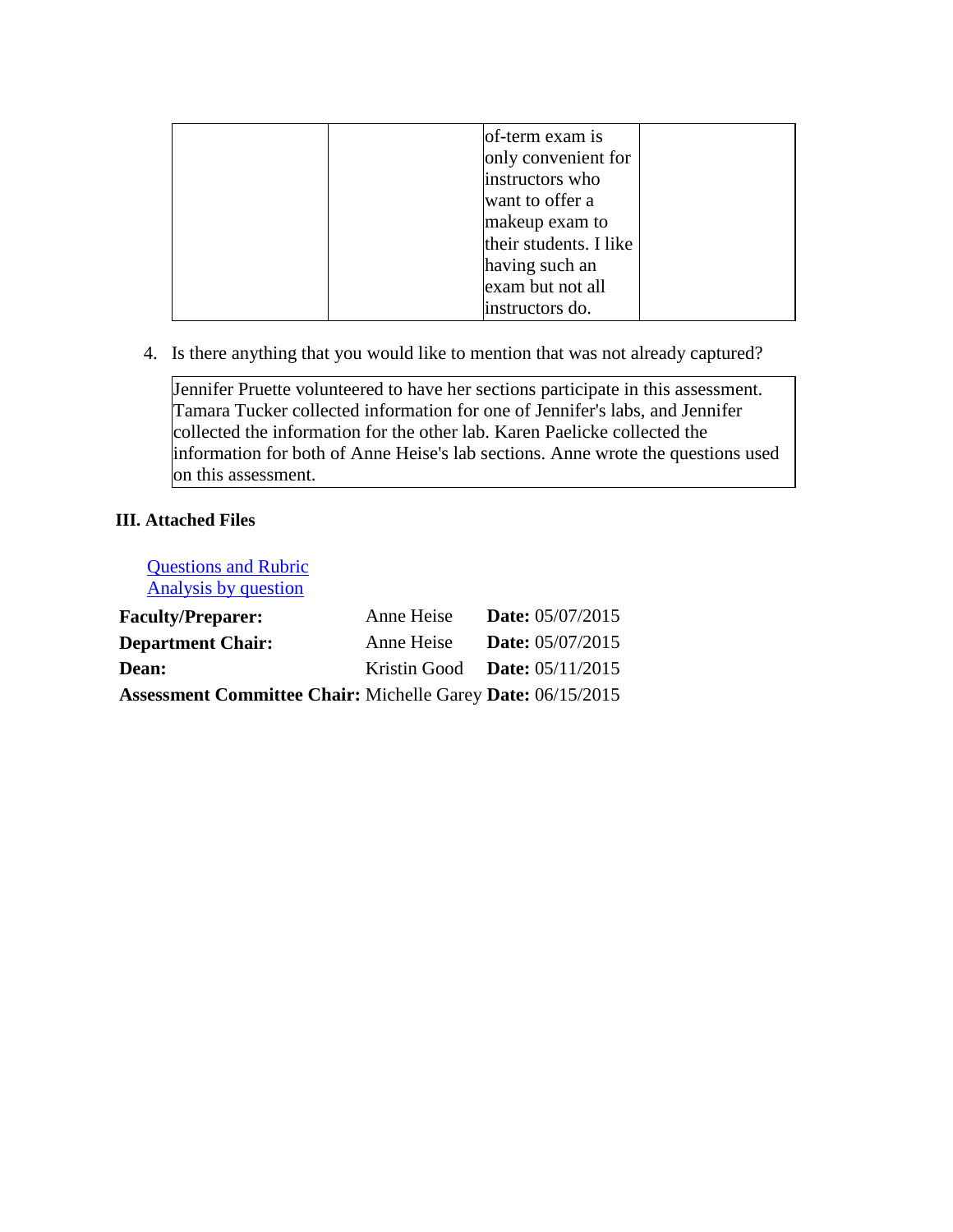### **COURSE ASSESSMENT REPORT**

### I. Background Information

1. Course assessed:

Course Discipline Code and Number: Bio 237 Course Title: Microbiology Division/Department Codes: MNSB

2. Semester assessment was conducted (check one):

| $X$ Fall 2009    |
|------------------|
| $\Box$ Winter 20 |

 $\Box$  Spring/Summer 20

3. Assessment tool(s) used: check all that apply.

- $\Box$  Standardized test
- $\Box$  Other external certification/licensure exam (specify):

 $\Box$  Survey

 $\Box$  Prompt

- X Departmental exam
- □ Capstone experience (specify):
- $\Box$  Other (specify):
- 4. Have these tools been used before?
	- X Yes  $\Box$  No

If yes, have the tools been altered since its last administration? If so, briefly describe changes made.

Unit exams were used on the last assessment but many of the questions are new.

5. Indicate the number of students assessed/total number of students enrolled in the course.

Two double sections of Bio 237 were assessed, for a total of about 90 students (92 on Exam 1 down to 86 on Exam  $5$ ).

6. Describe how students were selected for the assessment. All students in Anne Heise's lecture sections were assessed.

#### **II.** Results

1. Briefly describe the changes that were implemented in the course as a result of the previous assessment.

The previous assessment showed that the course was working reasonably well. At least 77% of students had satisfactory performance on each objective. I continue to modify test questions that significant percentages of students find confusing or misleading; I continue to try new homework or in-class exercises to drill on challenging concepts, molecular genetics in particular. Lab skills were at a satisfactorily high level so I have not changed much in the lab.

List each outcome that was assessed for this report exactly as it is stated on the course master syllabus.

Outcome 1: Use correct terminology when referring to the major subcellular and molecular structures in bacteria and viruses.

Outcome 2: recognize and/or describe fundamental principles of molecular genetics.

Outcome 3: Describe patterns of infectious disease prevalence and transmission in a population of hosts.

**Outcome 4:** Within the human body, describe major mechanisms of pathogenesis, and the body's major defenses against infectious disease:

 $\mathbf{x}$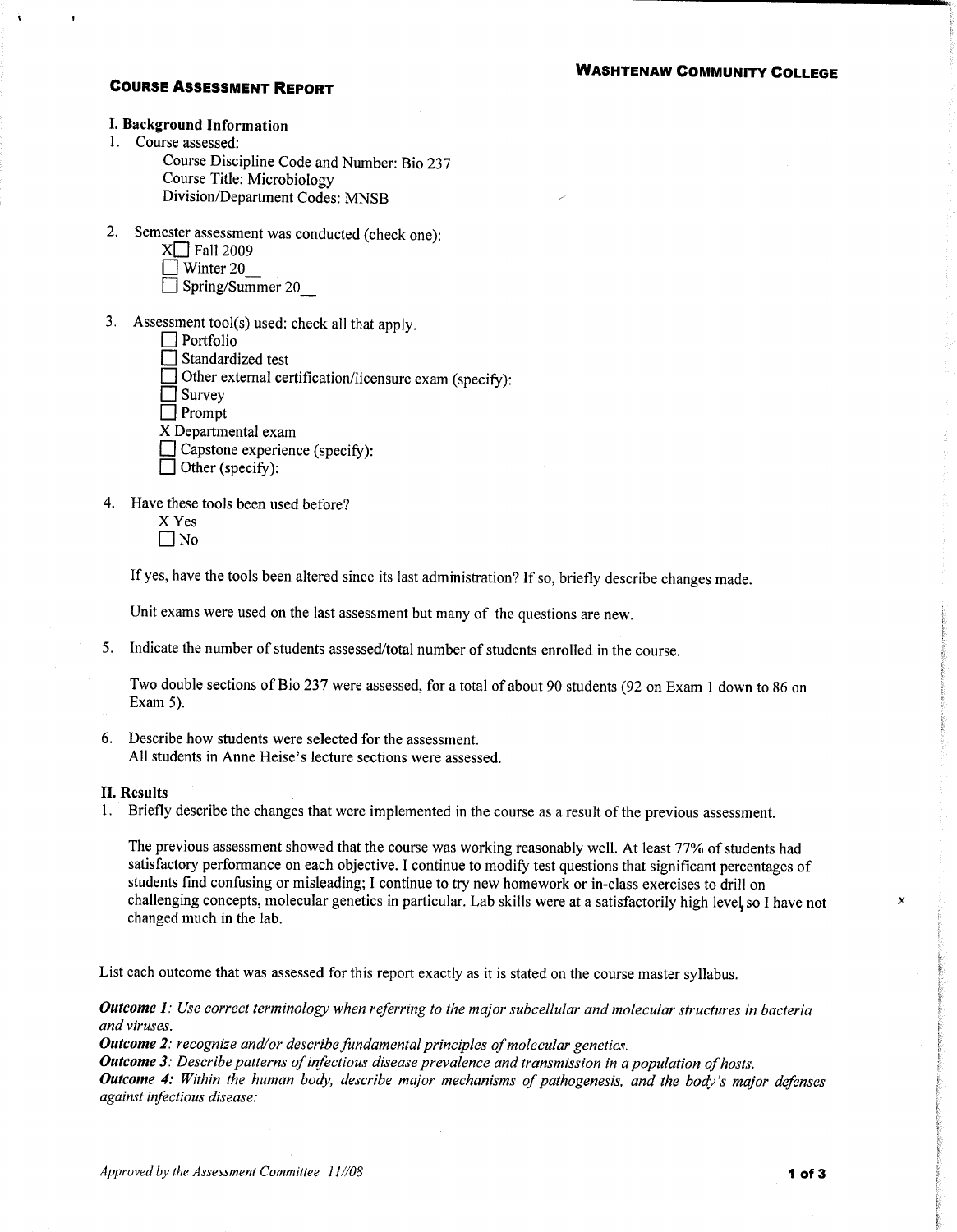#### **WASHTENAW COMMUNITY COLLEGE**

### **COURSE ASSESSMENT REPORT**

2. Briefly describe assessment results based on data collected during the course assessment, demonstrating the extent to which students are achieving each of the learning outcomes listed above. Please attach a summary of the data collected.

I gave 5 unit exams during the Fall 2009 semester. For each exam, I identified questions that could be used to assess the four outcomes above. I used at least 5 questions to assess each outcome. I used the item analysis feature with the Scantron reader to find out what percent of students got each assessment question right. Then I averaged the percent correct for all assessment questions related to each outcome. See attachment for data summary.

| Outcome   | $#$ questions used for assessment | average % of students answering<br>correctly, over all questions | Success? |
|-----------|-----------------------------------|------------------------------------------------------------------|----------|
| Outcome 1 |                                   | 86%                                                              | Yes      |
| Outcome 2 |                                   | 64                                                               | No       |
| Outcome 3 |                                   | 86                                                               | Yes      |
| Outcome 4 |                                   | 80                                                               | Yes      |

3. For each outcome assessed, indicate the standard of success used, and the percentage of students who achieved that level of success. Please attach the rubric/scoring guide used for the assessment.

The standard of success for all 4 outcomes was 70% correct answers, averaged over all questions and all students. This standard was set in the master syllabus.

4. Describe the areas of strength and weakness in students' achievement of the learning outcomes shown in assessment results.

Strengths:

Student achievement was strong in all areas except molecular genetics. I believe the scores are a bit artificially low for outcome 2, based on anecdotal feedback that one of the questions I used for assessment was "confusing".

Weaknesses: The major weakness is molecular genetics.

### III. Changes influenced by assessment results

1. If weaknesses were found (see above) or students did not meet expectations, describe the action that will be taken to address these weaknesses.

Exam questions can be revised. More varieties of instruction can be tried such as videos, in-class group work, extensive homeworks. I would also like to try to get the classes that are pre-requisites to Bio 237 to spend more time on genetics. I may try doing a pre-test kind of survey when starting this material to get a better sense of what students do and do not understand, so I can adjust how much time I spend on each topic.

2. Identify intended changes that will be instituted based on results of this assessment activity (check all that apply). Please describe changes and give rationale for change.

As mentioned above, I will probably modify exam questions, course assignments, teaching methods and instructional activities. These are not drastic changes that require a lengthy rationale.

a. <u>Outcomes</u>/Assessments on the Master Syllabus Change/rationale: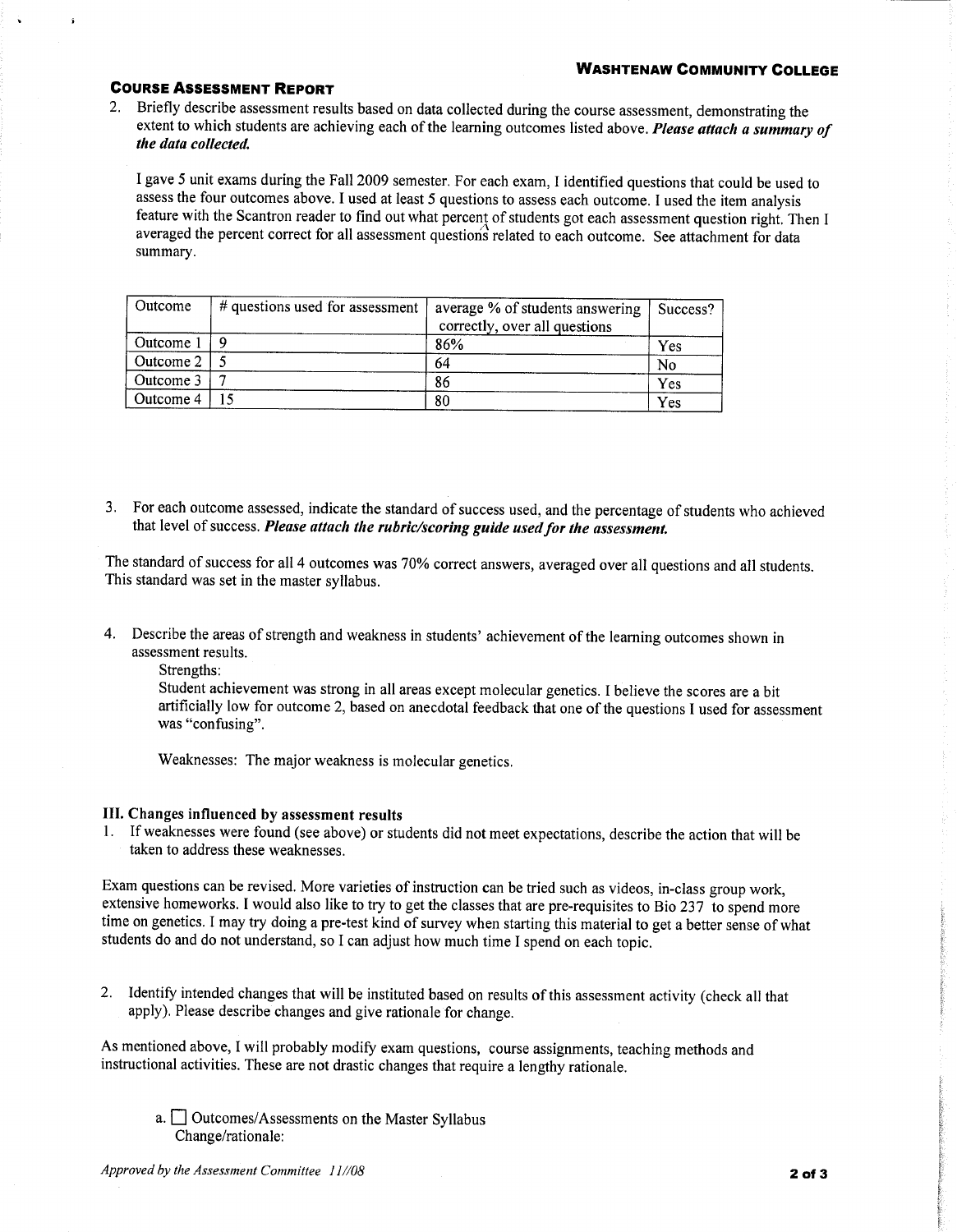#### **WASHTENAW COMMUNITY COLLEGE**

#### **COURSE ASSESSMENT REPORT**

- b. Objectives/Evaluation on the Master Syllabus Change/rationale:
- c.  $\Box$  Course pre-requisites on the Master Syllabus Change/rationale:
- d.  $\Box$  1<sup>st</sup> Day Handouts Change/rationale:
- e. X Course assignments Change/rationale:
- f.  $\Box$  Course materials (check all that apply)  $\Box$  Textbook X Handouts  $\Box$  Other:
- g. X Instructional methods Change/rationale:
- h. X Individual lessons & activities Change/rationale:
- 3. What is the timeline for implementing these actions? Begin in Winter 2010.

#### IV. Future plans

1. Describe the extent to which the assessment tools used were effective in measuring student achievement of learning outcomes for this course.

Tool was adequate.

- 2. If the assessment tools were not effective, describe the changes that will be made for future assessments.
- 3. Which outcomes from the master syllabus have been addressed in this report? Selected  $X_$ All If "All", provide the report date for the next full review:  $\frac{3}{2}$  years from acceptance

If "Selected", provide the report date for remaining outcomes: \_\_\_\_\_\_\_June 2010\_\_\_\_\_\_\_\_\_\_\_\_\_\_\_\_\_\_\_\_

Submitted by:

| Print:<br>Anne Heise<br>Faculty/Preparer           | Signature<br>Date:                               |
|----------------------------------------------------|--------------------------------------------------|
| Print:<br><b>Marvin Boluyt</b><br>Department Chair | <b>Signature</b><br>Date:                        |
| Print:<br>Martha Showalter<br>Dean/Administrator   | 2010<br>$D$ hain la<br><b>Signature</b><br>Date: |

3 of 3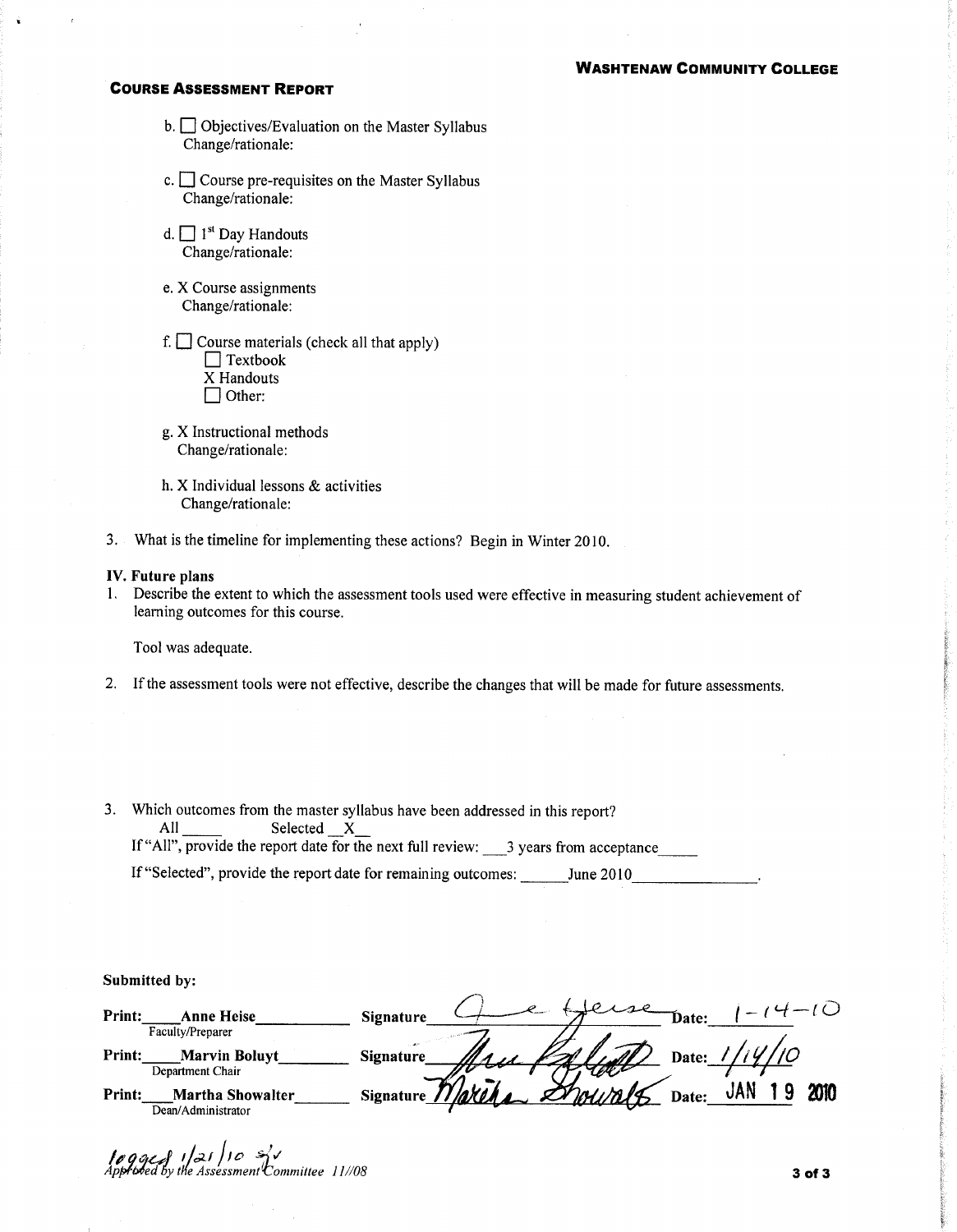### WASHTENAW COMMUNITY COLLEGE

# **COURSE ASSESSMENT REPORT**

 $\frac{1}{2} \frac{1}{2} \frac{1}{2} \frac{1}{2}$ 

 $\Delta$ 

|      | <b>Background Information</b>                                                                                                       |
|------|-------------------------------------------------------------------------------------------------------------------------------------|
| I.   | Course assessed:<br>Course Discipline Code and Number: Bio 237                                                                      |
|      | Course Title: Microbiology                                                                                                          |
|      | Department Code: LIF<br>Division Code: MBNS                                                                                         |
| II.  | Semester assessment was administered (check one):                                                                                   |
|      | $\Box$ Fall 20<br>X Winter 2006                                                                                                     |
|      | Spring/Summer 20_                                                                                                                   |
| III. | Assessment tool used (check one):<br>Please attach a copy of the tool and scoring rubric used.                                      |
|      | Portfolio<br>Standardized test                                                                                                      |
|      | Other external certification/licensure exam (please describe): __________________<br>Survey<br>Prompt                               |
|      | Departmental exam<br>Capstone experience (please describe):<br>X Other (please describe): Ouestions on unit exams; lab skill checks |
|      | Has this tool been used before?                                                                                                     |
|      | $\Box$ Yes<br>X No                                                                                                                  |
|      | If yes, has this tool been altered since its last administration? If so, briefly describe changes made.                             |
|      | A few of the questions are not exactly the same as those submitted with the master syllabus as<br>sample questions.                 |
|      |                                                                                                                                     |
| IV.  | Please list the section(s) in which this tool was administered:                                                                     |
|      | CRNs 11804, 10481, 11661                                                                                                            |
|      |                                                                                                                                     |
| V.   | How many students were assessed? 63 - 69                                                                                            |
|      |                                                                                                                                     |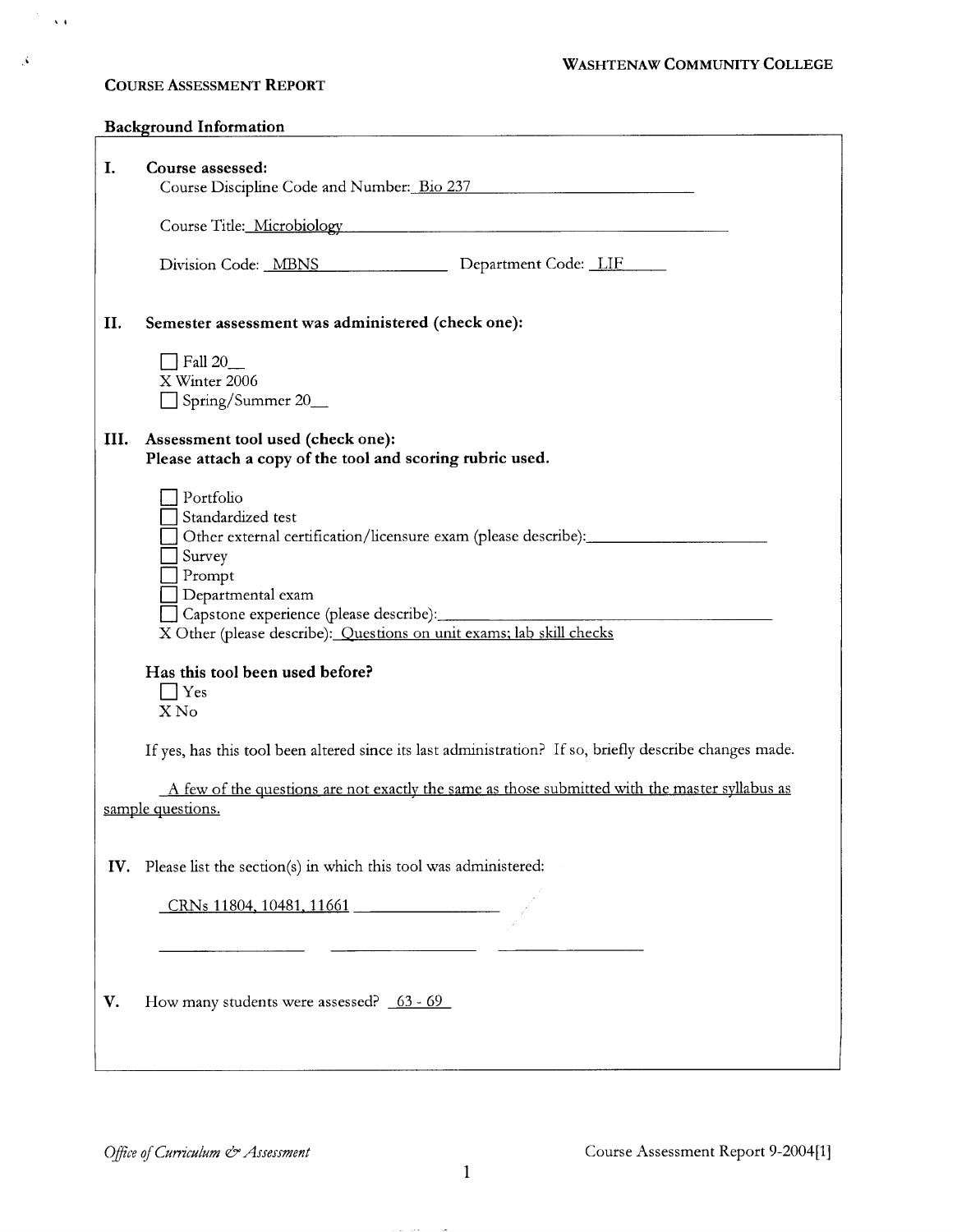|      | Briefly describe assessment results based on data collected for the course assessed, demonstrating to                                                                           |  |  |
|------|---------------------------------------------------------------------------------------------------------------------------------------------------------------------------------|--|--|
|      | what extent students are achieving the learning outcomes as found in the master syllabus (see                                                                                   |  |  |
|      | attached).                                                                                                                                                                      |  |  |
|      | Please attach any data collected.                                                                                                                                               |  |  |
|      | See attached. Students met expectations for Outcomes 1 - 5. I forgot to do Outcome 6.                                                                                           |  |  |
|      |                                                                                                                                                                                 |  |  |
|      | Based on the outcomes outlined in the master syllabus for the course assessed, did students meet<br>expectations of the learning outcomes of that course?<br>X Yes<br>$\Box$ No |  |  |
|      | Percentage of students meeting outcomes: at least 77%                                                                                                                           |  |  |
|      |                                                                                                                                                                                 |  |  |
| III. | course (as stated in the master syllabus) did assessment results show?                                                                                                          |  |  |
|      | Strengths: All areas of Outcome 3 were strengths.                                                                                                                               |  |  |
|      | Lab skills were good.                                                                                                                                                           |  |  |
|      |                                                                                                                                                                                 |  |  |
|      | Weaknesses: Students are baffled by the genetic code.                                                                                                                           |  |  |
|      |                                                                                                                                                                                 |  |  |
|      |                                                                                                                                                                                 |  |  |
|      | What areas of strength and weakness in students' achievement of the learning outcomes of the assessed                                                                           |  |  |
|      |                                                                                                                                                                                 |  |  |

 $\bar{\lambda}$  is

**COURSE ASSESSMENT REPORT** 

 $\hat{\mathcal{N}}$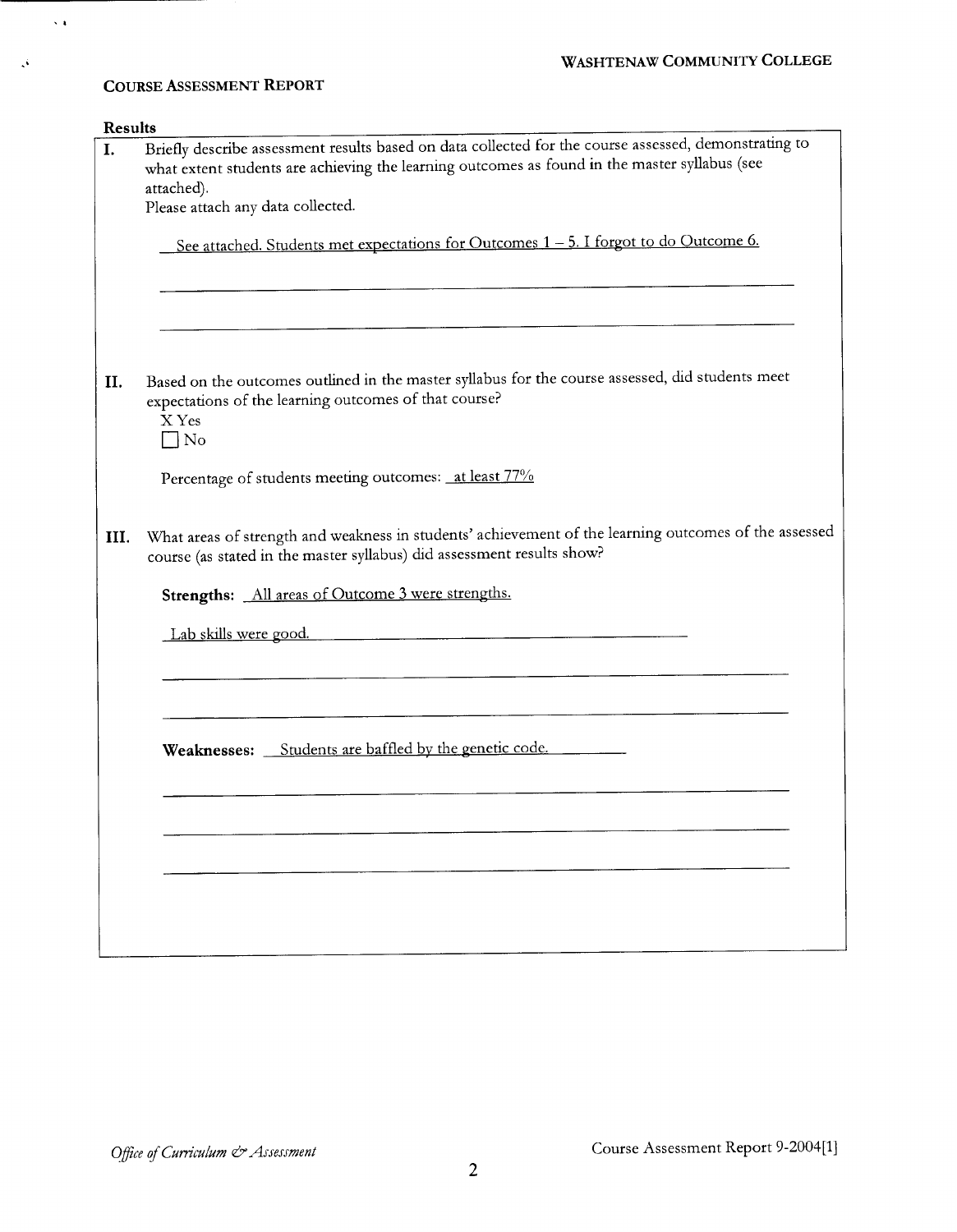# **COURSE ASSESSMENT REPORT**

 $\bar{\lambda}$  .

 $\mathcal{A}$ 

| If weaknesses were found (see III above) or students did not meet expectations, what action will be                                                                                                     |
|---------------------------------------------------------------------------------------------------------------------------------------------------------------------------------------------------------|
| taken to address this?                                                                                                                                                                                  |
| A new homework on the genetic code will be developed.                                                                                                                                                   |
|                                                                                                                                                                                                         |
| Identify any other intended changes that will be instituted based on results of this assessment activity<br>(check all that apply). Please describe changes and give rationale for change.              |
| Master syllabus                                                                                                                                                                                         |
| $\sqcap$ Curriculum                                                                                                                                                                                     |
| <u> 1980 - Andrea Angel, Angel, Angel, Angel, Angel, Angel, Angel, Angel, Angel, Angel, Angel, Angel, Angel, Ang</u>                                                                                    |
| Course syllabus                                                                                                                                                                                         |
| Course assignments                                                                                                                                                                                      |
| Course materials (check all that apply)<br>Textbook<br>Handouts                                                                                                                                         |
|                                                                                                                                                                                                         |
| $\Box$ Teaching methodology                                                                                                                                                                             |
| X Other: Outcomes 5, 6.                                                                                                                                                                                 |
| Description and rationale: Students will be told the criteria used to grade these outcomes. I hope<br>this will help them understand their grade, and help them understand what to aim for in their lab |